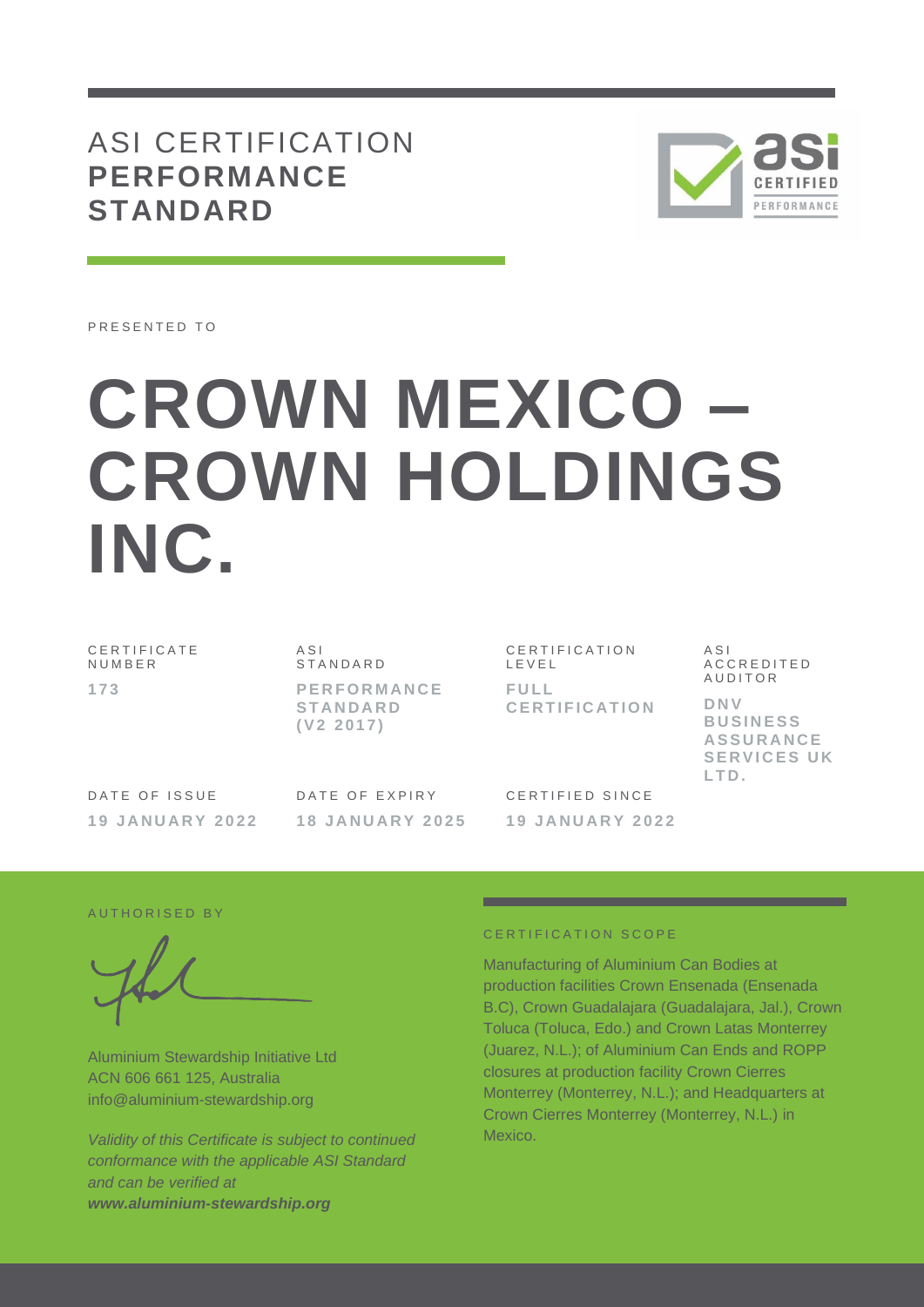# SUMMARY AUDIT REPORT **PERFORMANCE STANDARD**

## **OVERVIEW**

O U T C O M E

| MEMBER NAME                       | Crown Holdings, Inc.                                                                                                                                                                                                                                                                                                                                                                                         |
|-----------------------------------|--------------------------------------------------------------------------------------------------------------------------------------------------------------------------------------------------------------------------------------------------------------------------------------------------------------------------------------------------------------------------------------------------------------|
| ENTITY NAME                       | Crown Mexico - Crown Holdings, Inc.                                                                                                                                                                                                                                                                                                                                                                          |
| CERTIFICATION<br>SCOPE            | Manufacturing of Aluminium Can Bodies at production facilities Crown<br>Ensenada (Ensenada B.C), Crown Guadalajara (Guadalajara, Jal.), Crown<br>Toluca (Toluca, Edo.) and Crown Latas Monterrey (Juarez, N.L.); of<br>Aluminium Can Ends and ROPP closures at production facility Crown<br>Cierres Monterrey (Monterrey, N.L.); and Headquarters at Crown Cierres<br>Monterrey (Monterrey, N.L.) in Mexico. |
| SUPPLY CHAIN<br><b>ACTIVITIES</b> | Material Conversion (Production and Transformation)                                                                                                                                                                                                                                                                                                                                                          |
| ASI STANDARD                      | Performance Standard V2                                                                                                                                                                                                                                                                                                                                                                                      |
| AUDIT TYPE                        | <b>Initial Certification Audit</b>                                                                                                                                                                                                                                                                                                                                                                           |
| AUDIT FIRM                        | DNV Business Assurance Services UK Ltd.                                                                                                                                                                                                                                                                                                                                                                      |
| AUDIT DATE                        | 24 November - 3 December 2021                                                                                                                                                                                                                                                                                                                                                                                |
| AUDIT REPORT<br>SUBMISSION        | 23 December 2021                                                                                                                                                                                                                                                                                                                                                                                             |
| AUDIT SCOPE                       | The audit scope includes the manufacturing of Aluminium Can Bodies at<br>Crown Latas Monterrey, and Aluminium Can Ends and ROPP closures at<br>Crown Cierres Monterrey and Headquarters at Crown Cierres Monterrey in<br>Mexico.                                                                                                                                                                             |
|                                   | The ASI multi-site sampling approach was undertaken to include the Crown<br>Ensenada, Crown Guadalajara and Crown Toluca facilities in Mexico.                                                                                                                                                                                                                                                               |
|                                   | The supply chain activities included in the audit scope:                                                                                                                                                                                                                                                                                                                                                     |
|                                   | Material Conversion (Production and Transformation)                                                                                                                                                                                                                                                                                                                                                          |
|                                   | All relevant Criteria in the ASI Performance Standard were included in the<br>Audit Scope.                                                                                                                                                                                                                                                                                                                   |
| AUDIT                             | Certification<br>۰                                                                                                                                                                                                                                                                                                                                                                                           |

and the control of the control of the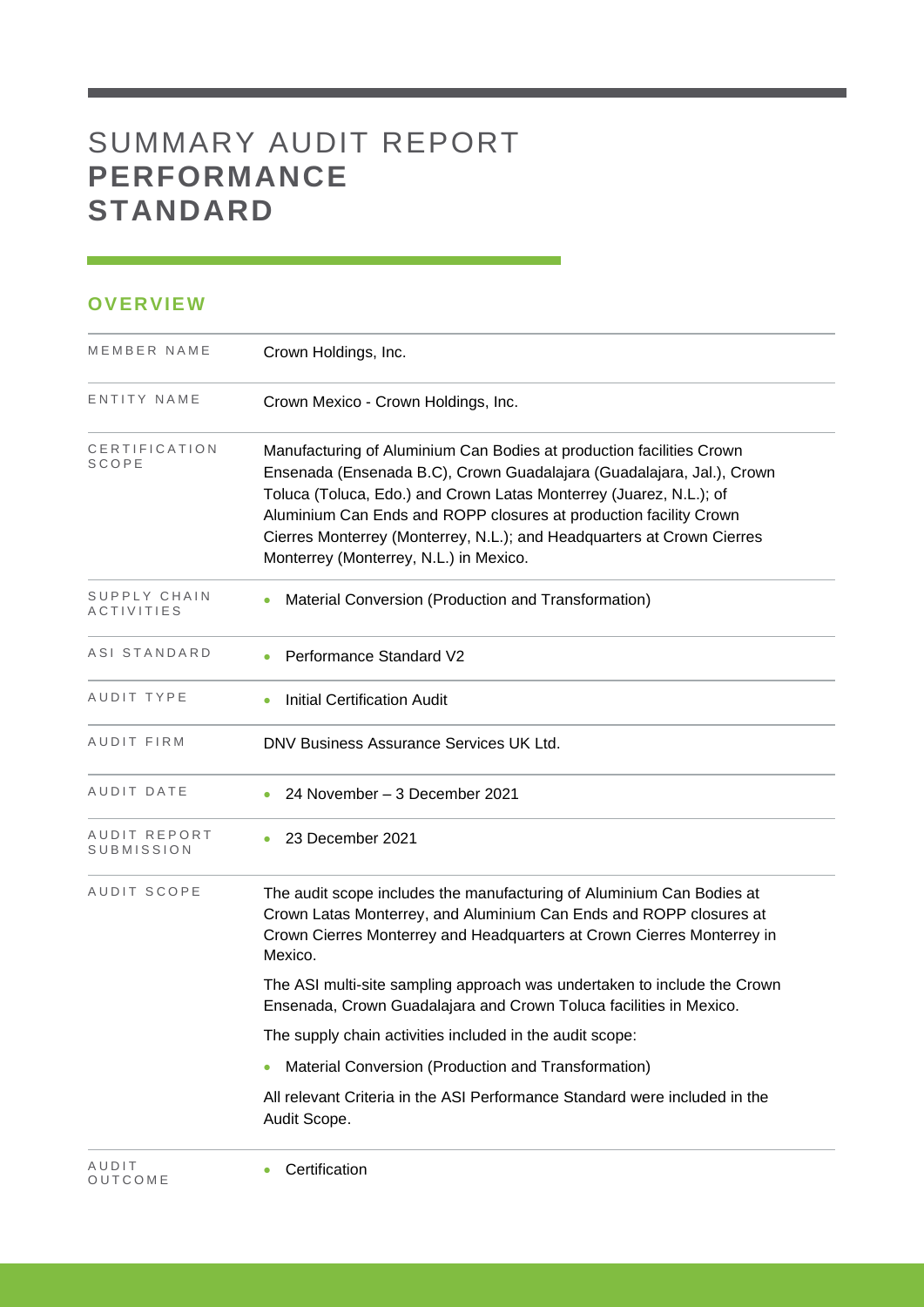| AUDIT<br>METHODOLOGY<br><b>DECLARATION</b> | The Auditors confirm that:                                                                                                                                                               |  |  |  |  |
|--------------------------------------------|------------------------------------------------------------------------------------------------------------------------------------------------------------------------------------------|--|--|--|--|
|                                            | The information provided by the Entity is true and accurate to the best<br>M<br>knowledge of the Auditor(s) preparing this report.                                                       |  |  |  |  |
|                                            | The findings are based on verified Objective Evidence relevant to the<br>M<br>time period for the Audit, traceable and unambiguous.                                                      |  |  |  |  |
|                                            | The Audit Scope and audit methodology are sufficient to establish<br>M<br>confidence that the findings are indicative of the performance of the<br>Entity's defined Certification Scope. |  |  |  |  |
|                                            | The Auditor(s) have acted in a manner deemed ethical, truthful, accurate<br>M<br>professional, independent and objective.                                                                |  |  |  |  |
| CERTIFICATION<br>PERIOD                    | 19 January 2022 - 18 January 2025                                                                                                                                                        |  |  |  |  |
| NEXT AUDIT<br>TYPE                         | <b>Re-Certification Audit</b>                                                                                                                                                            |  |  |  |  |
| NEXT AUDIT<br><b>DUE DATE</b>              | 18 January 2025                                                                                                                                                                          |  |  |  |  |
| CERTIFICATE<br>NUMBER                      | 173                                                                                                                                                                                      |  |  |  |  |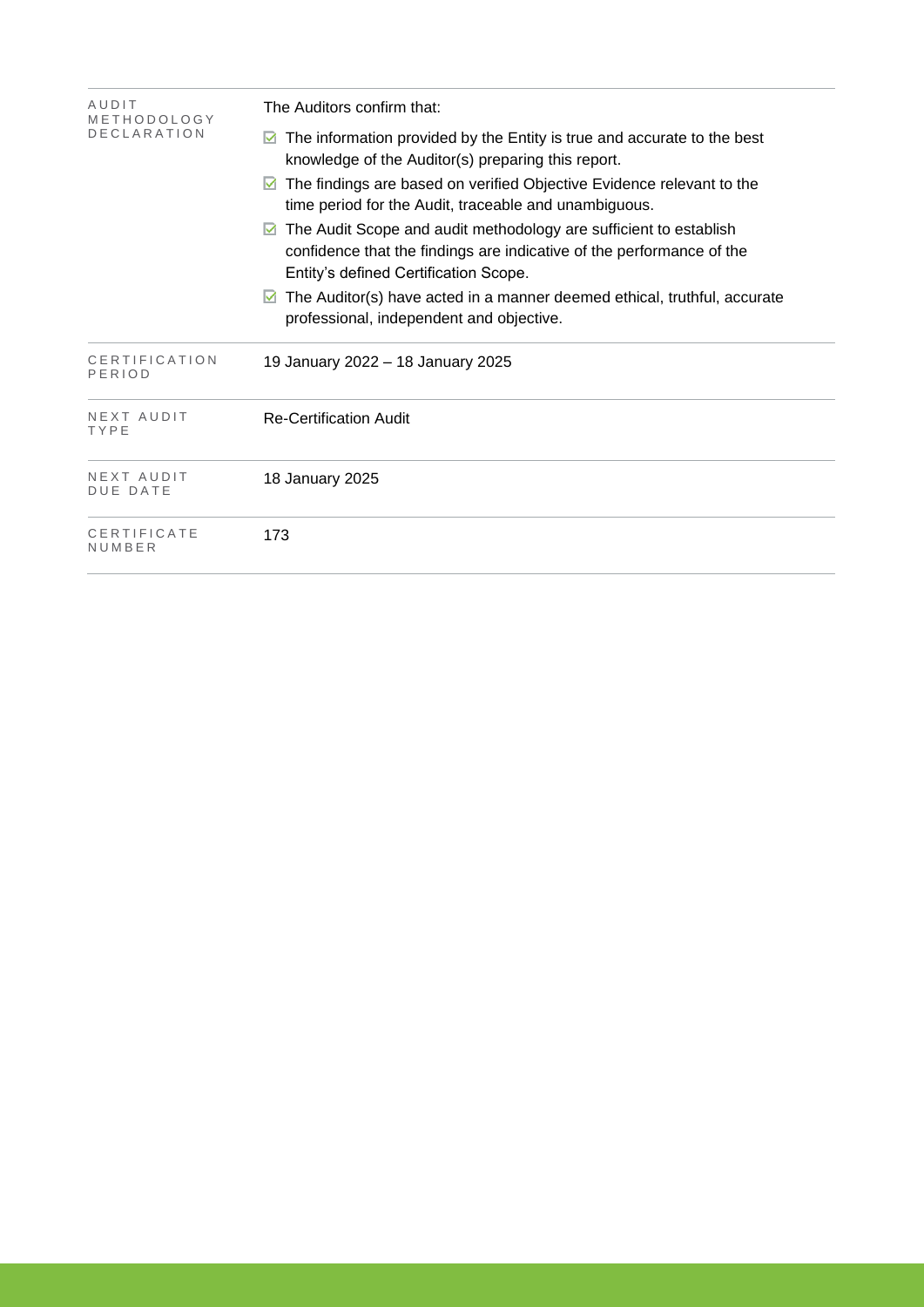## **SUMMARY OF FINDINGS**

| <b>CRITERION</b>                                                                 | <b>RATING</b> | COMMENT                                                                                                                                                                                                                                                                                                                                                                                                                                                                           |  |
|----------------------------------------------------------------------------------|---------------|-----------------------------------------------------------------------------------------------------------------------------------------------------------------------------------------------------------------------------------------------------------------------------------------------------------------------------------------------------------------------------------------------------------------------------------------------------------------------------------|--|
| PRINCIPLE 1 BUSINESS INTEGRITY                                                   |               |                                                                                                                                                                                                                                                                                                                                                                                                                                                                                   |  |
| 1.1 Legal Compliance                                                             | Conformance   | The Entity has systems in place to maintain<br>knowledge and ensure compliance with Applicable<br>Law, with legal compliance requirements assessed by<br>an external third party, and legal requirements<br>applicable to each facility are monitored through the<br>System.                                                                                                                                                                                                      |  |
| 1.2 Anti-Corruption                                                              | Conformance   | The Entity works against Corruption in all its forms,<br>including Extortion and Bribery, in accordance with<br>Applicable Law and current international standards<br>through implementation of the Anti-Corruption Policy.<br>For more information, access the following links:<br>https://www.crowncork.com/sites/default/files/Corporat<br>e_Governance_Guidelines_FINAL_07.23.20.pdf<br>https://www.crowncork.com/investors/corporate-<br>governance/toll-free-reporting-line |  |
| 1.3 Code of Conduct                                                              | Conformance   | The Entity has implemented a Code of Conduct<br>including relevant principles for environmental, social<br>and governance performance, available on the Entity's<br>website:<br>https://www.crowncork.com/sites/default/files/Spanish-<br>%28LA%29%202021_0.pdf<br>Crown Holdings Inc. also has a direct reporting<br>channel for violations and other complaints:<br>https://www.crowncork.com/investors/corporate-<br>governance/toll-free-reporting-line                       |  |
| PRINCIPLE 2 POLICY & MANAGEMENT                                                  |               |                                                                                                                                                                                                                                                                                                                                                                                                                                                                                   |  |
| 2.1a Environmental, Social, and<br>Governance Policy (implement and<br>maintain) | Conformance   | The Entity implements the Policies consistent with<br>environmental, social and governance practices:<br>https://www.crowncork.com/sites/default/files/Spanish-<br>%28LA%29%202021 0.pdf<br>For more information access the link:<br>https://www.crowncork.com/sites/default/files/CrownH<br>umanRights_Spanish.pdf                                                                                                                                                               |  |
| 2.1b Environmental, Social, and<br>Governance Policy (senior<br>management)      | Conformance   | The Entity implements the Policies consistent with the<br>environmental, social and governance practices of the<br>ASI Performance Standard:<br>https://www.crowncork.com/sites/default/files/Spanish-<br>%28LA%29%202021_0.pdf<br>Policies are endorsed and regularly reviewed by the<br>Entity's President.<br>For more information access the link:<br>https://www.crowncork.com/sites/default/files/CrownH<br>umanRights_Spanish.pdf                                          |  |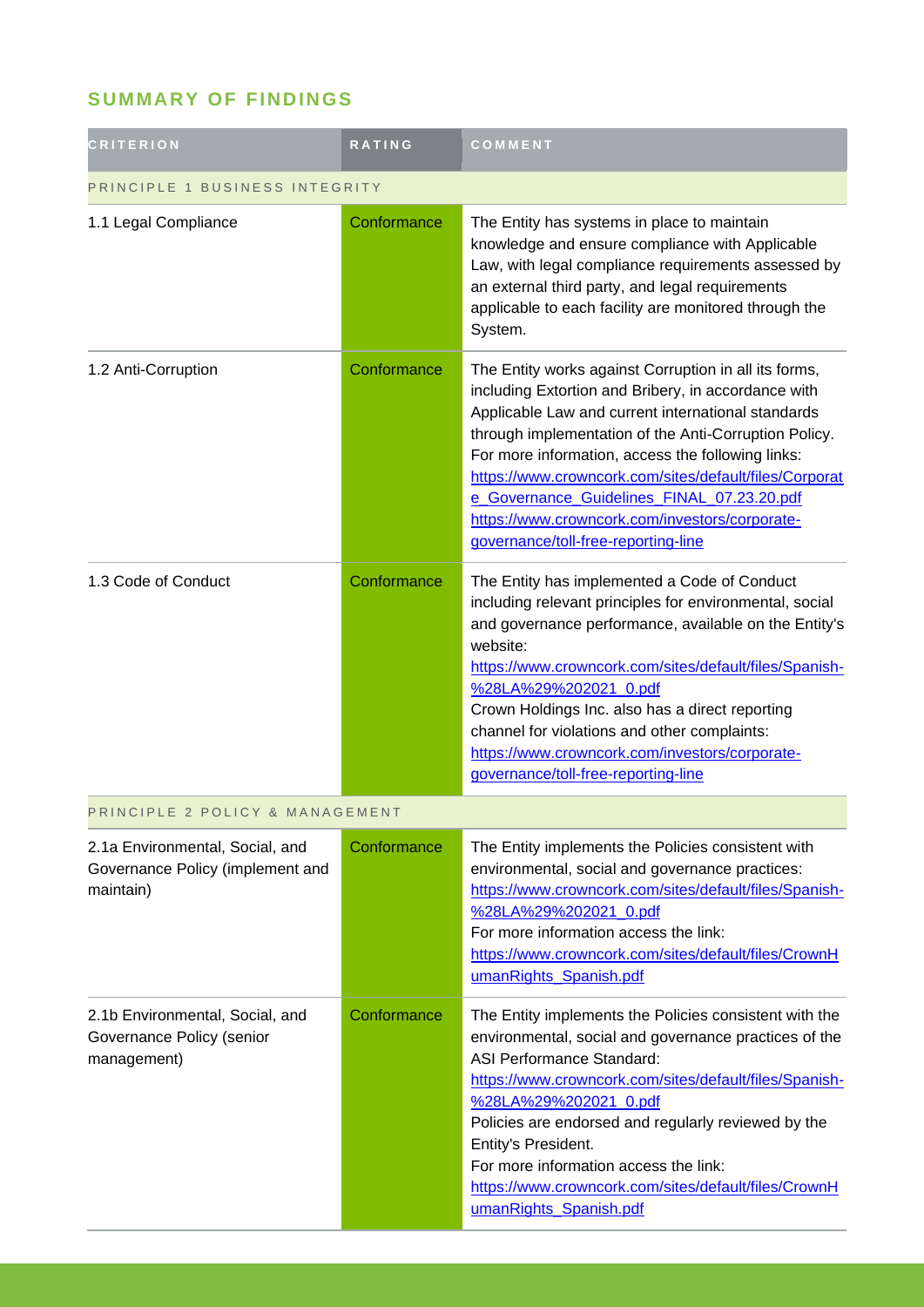| <b>CRITERION</b>                                                        | <b>RATING</b> | COMMENT                                                                                                                                                                                                                                                                                                                                                                                                                                                                          |
|-------------------------------------------------------------------------|---------------|----------------------------------------------------------------------------------------------------------------------------------------------------------------------------------------------------------------------------------------------------------------------------------------------------------------------------------------------------------------------------------------------------------------------------------------------------------------------------------|
| 2.1c Environmental, Social, and<br>Governance Policy<br>(communication) | Conformance   | The Entity implements the Policies consistent with the<br>environmental, social and governance practices,<br>endorsed by the Entity's President and are included in<br>the corporate document control system and available<br>externally via the Entity's website:<br>https://www.crowncork.com/sites/default/files/Spanish-<br>%28LA%29%202021_0.pdf<br>For more information access the link:<br>https://www.crowncork.com/sites/default/files/CrownH<br>umanRights_Spanish.pdf |
| 2.2 Leadership                                                          | Conformance   | The Entity has appointed a team of Managers as<br>representatives of the ASI Performance Standard<br>Certification.                                                                                                                                                                                                                                                                                                                                                              |
| 2.3a Environmental and Social<br>Management Systems<br>(environmental)  | Conformance   | The Entity is ISO 14001:2015 certified.                                                                                                                                                                                                                                                                                                                                                                                                                                          |
| 2.3b Environmental and Social<br>Management Systems (social)            | Conformance   | The Entity implements a documented Social<br>Management System.                                                                                                                                                                                                                                                                                                                                                                                                                  |
| 2.4 Responsible Sourcing                                                | Conformance   | The Entity implements a Responsible Purchasing<br>Policy and a Code of Conduct for Suppliers covering<br>environmental, social and governance issues.<br>For more information access the following links:<br>https://www.crowncork.com/sites/default/files/responsi<br>ble-ethical-sourcing-policy.pdf<br>https://www.crowncork.com/sites/default/files/code-<br>conduct-spain-latin-america.pdf                                                                                 |
| 2.5 Impact Assessments                                                  | Conformance   | The Entity implements the Human Rights and Labour<br>Rights Due Diligence, for environmental, social,<br>cultural and Human Rights Impact Assessments,<br>including a gender analysis and for new projects or<br>major changes to existing facilities. A Site Evaluation<br>Checklist is used to support social impact<br>assessments.                                                                                                                                           |
| 2.6 Emergency Response Plan                                             | Conformance   | The Entity implements site-specific Emergency<br>Response Plans developed in collaboration with<br>potentially affected stakeholder groups such as<br>Communities, Workers and their representatives and<br>relevant agencies.                                                                                                                                                                                                                                                   |
| 2.7 Mergers and Acquisitions                                            | Conformance   | The Entity implements the Global Mergers and<br>Acquisitions Policy, assessing the environmental,<br>social and governance impacts and for new projects,<br>mergers and acquisitions or major changes to existing<br>facilities. A Site Evaluation Checklist is used to support<br>social impact assessments.                                                                                                                                                                    |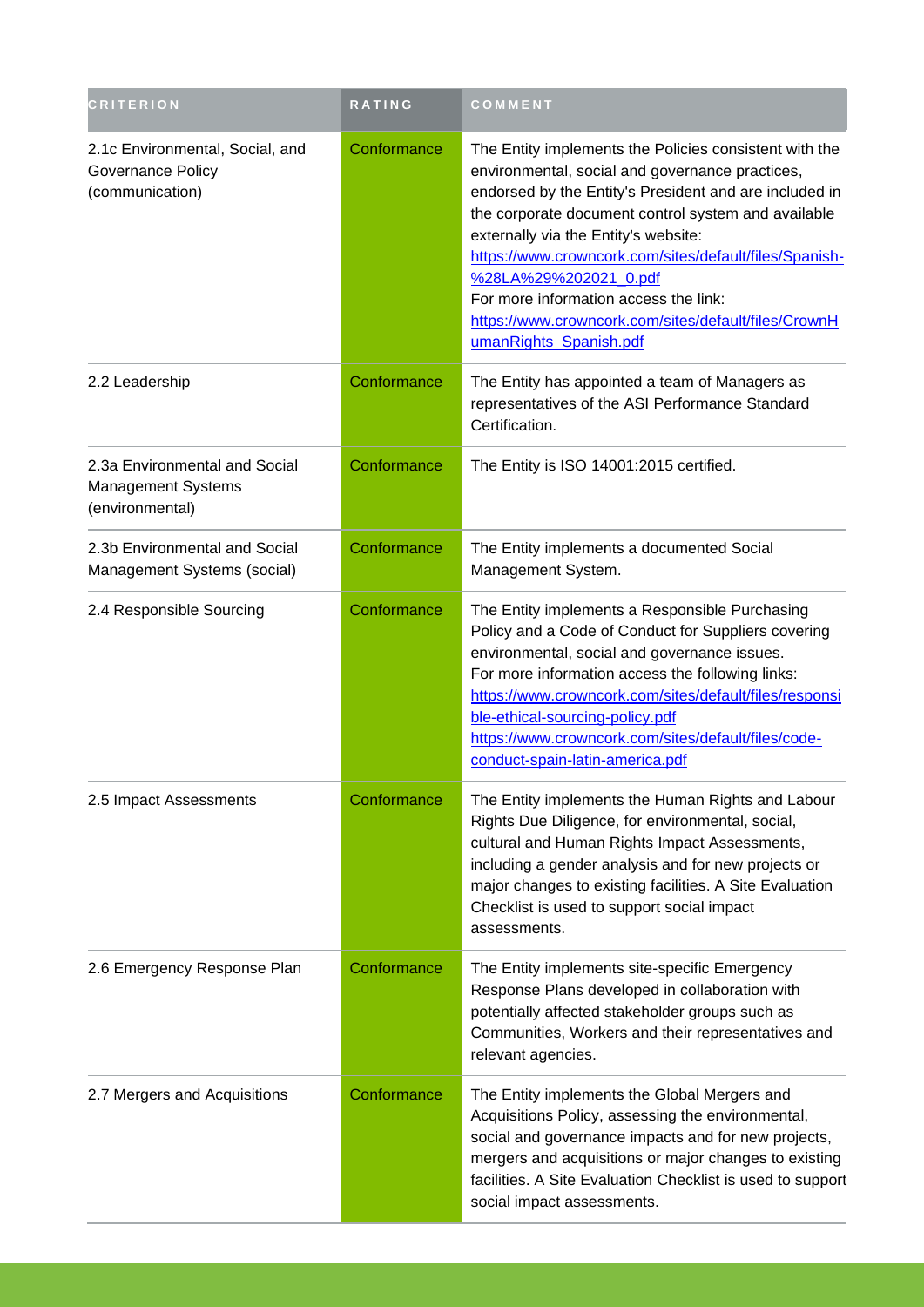| <b>CRITERION</b>                                                          | <b>RATING</b>  | COMMENT                                                                                                                                                                                                                                                                                                                                                                                                                                                                                                                         |  |
|---------------------------------------------------------------------------|----------------|---------------------------------------------------------------------------------------------------------------------------------------------------------------------------------------------------------------------------------------------------------------------------------------------------------------------------------------------------------------------------------------------------------------------------------------------------------------------------------------------------------------------------------|--|
| 2.8 Closure, Decommissioning and<br><b>Divestment</b>                     | Conformance    | The Entity implements the Closure Decommissioning<br>and Divestment Policy, assessing the environmental,<br>social and governance impacts in the closure,<br>decommissioning and divestment planning process.                                                                                                                                                                                                                                                                                                                   |  |
| PRINCIPLE 3 TRANSPARENCY                                                  |                |                                                                                                                                                                                                                                                                                                                                                                                                                                                                                                                                 |  |
| 3.1 Sustainability Reporting                                              | Conformance    | The Entity publicly discloses its governance approach<br>and its material environmental, social and economic<br>impacts through the Sustainability Report:<br>https://www.crowncork.com/sustainability/sustainability<br>-reporting                                                                                                                                                                                                                                                                                             |  |
| 3.2 Non-compliance and liabilities                                        | Conformance    | The Entity includes in its public financial report<br>information on fines, judgments, penalties and<br>significant non-monetary sanctions for non-compliance<br>to Applicable Legislation for Governance, Social,<br>Safety and Environmental issues.<br>For more information access the Link, page 69:<br>https://www.crowncork.com/investors/financial-reports                                                                                                                                                               |  |
| 3.3a Payments to governments<br>(legal and contractual)                   | Conformance    | The Entity pays taxes in an adequate manner, as<br>evidenced by the debt clearance certificates issued by<br>the federal, state and municipal government of each<br>unit.                                                                                                                                                                                                                                                                                                                                                       |  |
| 3.3b Payments to governments<br>(disclosure - bauxite mining)             | Not Applicable | This Criterion is not applicable to the Entity's<br>Certification Scope.                                                                                                                                                                                                                                                                                                                                                                                                                                                        |  |
| 3.4 Stakeholder complaints,<br>grievances and requests for<br>information | Conformance    | The Entity has defined accessible, transparent,<br>understandable, gender-sensitive and culturally-<br>appropriate grievance resolving mechanisms,<br>suitable for handling complaints and requests from<br>interested parties related to its operation, using the<br>form provided in the administrative office of each<br>facility:<br>https://www.crowncork.com/investors/corporate-<br>governance/toll-free-reporting-line                                                                                                  |  |
| PRINCIPLE 4 MATERIAL STEWARDSHIP                                          |                |                                                                                                                                                                                                                                                                                                                                                                                                                                                                                                                                 |  |
| 4.1a Environmental Life Cycle<br>Assessment (life cycle impacts)          | Conformance    | The Entity assesses the life cycle impacts of its main<br>product lines for which Aluminium is used.<br>The Entity works with industry body CANAFEM<br>(National Chamber of Metal Packaging Manufacturers)<br>to evaluate the environmental impacts of their<br>products. Through the Life Cycle and Sustainable<br>Design Analysis Centre (CADIS), the Entity and<br>CANAFEM prepared a Life Cycle Assessment in 2013<br>for Aluminium Beverage Cans using ISO 14040: 2006<br>methodology. Additionally, Crown Mexico has LCAs |  |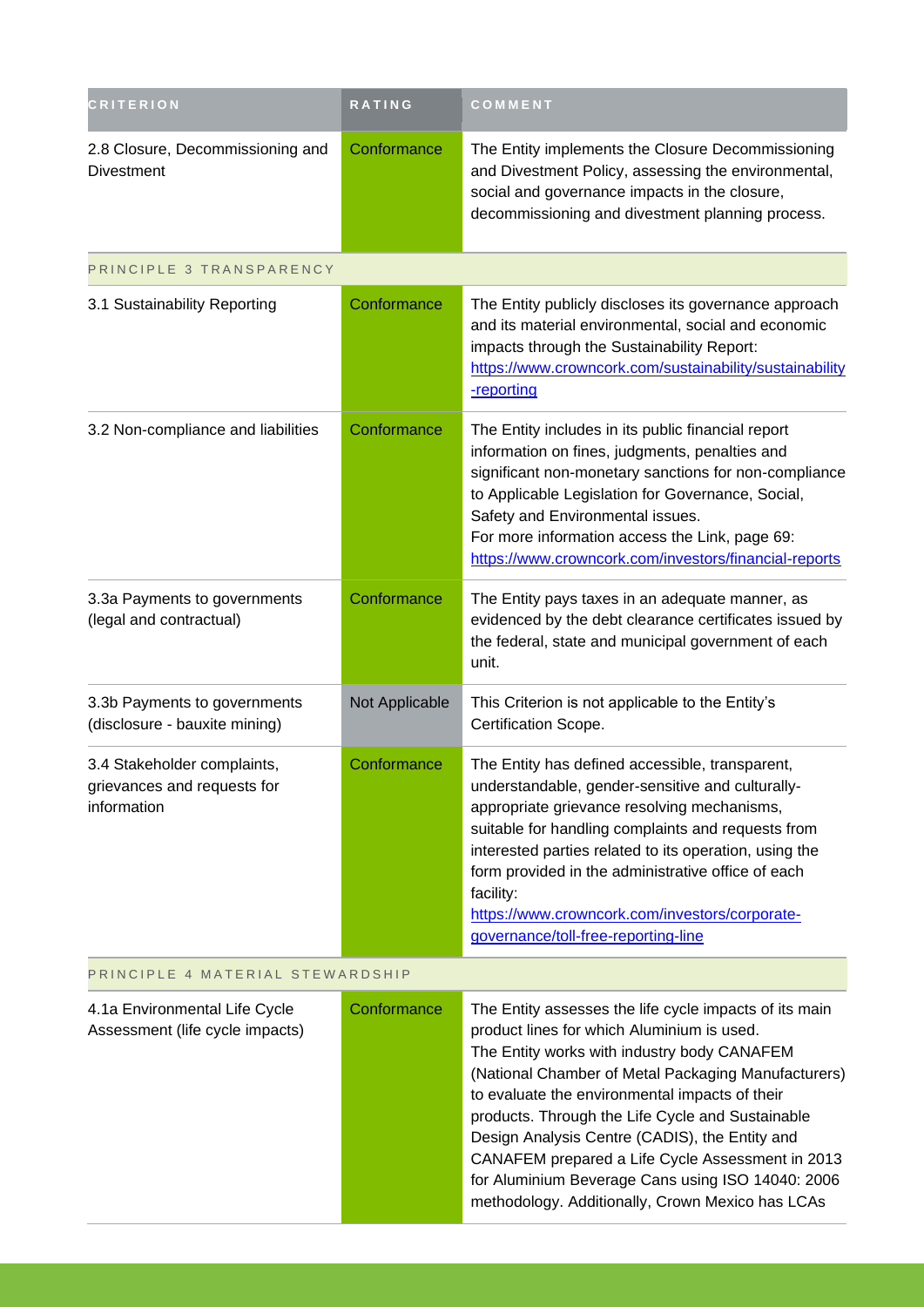| <b>CRITERION</b>                                                      | RATING      | COMMENT                                                                                                                                                                                                                                                                                                                                                                                                                                                                                                                                                                                                                                                                                                                                                                                                                                                                                                                                                                                                                                                                                                                                                                                                                                      |
|-----------------------------------------------------------------------|-------------|----------------------------------------------------------------------------------------------------------------------------------------------------------------------------------------------------------------------------------------------------------------------------------------------------------------------------------------------------------------------------------------------------------------------------------------------------------------------------------------------------------------------------------------------------------------------------------------------------------------------------------------------------------------------------------------------------------------------------------------------------------------------------------------------------------------------------------------------------------------------------------------------------------------------------------------------------------------------------------------------------------------------------------------------------------------------------------------------------------------------------------------------------------------------------------------------------------------------------------------------|
|                                                                       |             | matrices evaluating each of their products as well as a<br>periodic monitoring of each of the environmental<br>aspects impacted in each activity described in the<br>matrices.<br>For more information access the link:<br>https://www.crowncork.com/sustainability/sustainability<br>-metal-packaging                                                                                                                                                                                                                                                                                                                                                                                                                                                                                                                                                                                                                                                                                                                                                                                                                                                                                                                                       |
| 4.1b Environmental Life Cycle<br>Assessment (cradle to gate)          | Conformance | The Entity assesses the life cycle impacts of its main<br>product lines for which Aluminium is used.<br>The Entity works with industry body CANAFEM<br>(National Chamber of Metal Packaging Manufacturers)<br>to evaluate the environmental impacts of their<br>products. Through the Life Cycle and Sustainable<br>Design Analysis Centre (CADIS), the Entity and<br>CANAFEM prepared a Life Cycle Assessment in 2013<br>for Aluminium Beverage Cans using ISO 14040: 2006<br>methodology. Additionally, Crown Mexico has LCAs<br>matrices evaluating each of their products as well as a<br>periodic monitoring of each of the environmental<br>aspects impacted in each activity described in the<br>matrices.<br>For more information access the link:<br>https://www.crowncork.com/sustainability/sustainability<br>-metal-packaging<br>The Entity globally participates in LCAs of the metal<br>packaging industry sector via Metal Packaging<br>Europe.<br>For more information access the following links:<br>https://metalpackagingeurope.org/pa/information-hub<br>https://www.metalpackagingeurope.org/sites/default/fil<br>es/2017-<br>12/Metal%20Packaging%20Europe_Long%20Executi<br>ve%20Summary_November%202017_v5-FINAL.pdf |
| 4.1c Environmental Life Cycle<br>Assessment (public<br>communication) | Conformance | The Entity assesses the life cycle impacts of its main<br>product lines for which Aluminium is used.<br>The Entity globally communicates the advantages of<br>metal packaging and examples of continuous<br>improvement on its website:<br>https://www.crowncork.com/sustainability/sustainability<br>-metal-packaging                                                                                                                                                                                                                                                                                                                                                                                                                                                                                                                                                                                                                                                                                                                                                                                                                                                                                                                       |
| 4.2 Product design                                                    | Conformance | The Entity includes an "Optimum Circularity' pillar in<br>its Twentyby 30 sustainability program with targets to<br>reduce packaging material use via 10% weight<br>reduction across their Aluminium Cans portfolio by<br>2030, and decrease the lifecycle footprint of products<br>and processes through eco-design and manufacturing<br>innovation by allocating at least 50% of its R&D                                                                                                                                                                                                                                                                                                                                                                                                                                                                                                                                                                                                                                                                                                                                                                                                                                                   |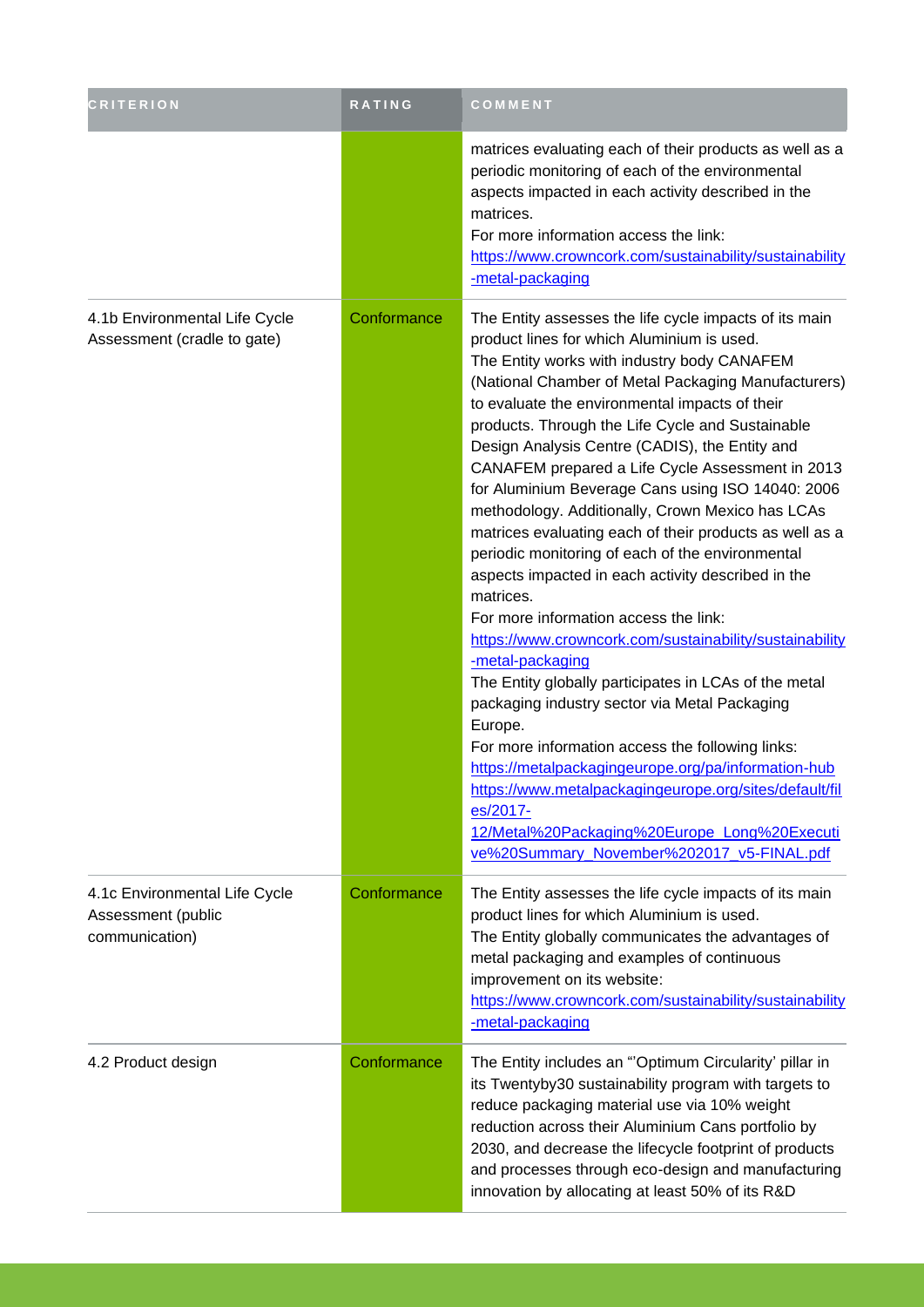| <b>CRITERION</b>                                                            | RATING      | COMMENT                                                                                                                                                                                                                                                                                                                                                                                                                                                                                                                                          |  |
|-----------------------------------------------------------------------------|-------------|--------------------------------------------------------------------------------------------------------------------------------------------------------------------------------------------------------------------------------------------------------------------------------------------------------------------------------------------------------------------------------------------------------------------------------------------------------------------------------------------------------------------------------------------------|--|
|                                                                             |             | technology developments towards reducing its<br>products and manufacturing footprint.<br>For more information access the link:<br>https://www.crowncork.com/sustainability/twentyby30-<br>overview                                                                                                                                                                                                                                                                                                                                               |  |
| 4.3a Aluminium Process Scrap<br>(targets)                                   | Conformance | The Entity collects all Aluminium Process Scrap at<br>each facilityand 100% of the scrap is sent for<br>recycling. The operation is supported by a long term<br>contract with a regular aluminium supplier.<br>Process Scrap is minimized throughout the Can<br>manufacturing process and spoiling is a headline Key<br>Performance Indicator (KPI).                                                                                                                                                                                             |  |
| 4.3b Aluminium Process Scrap<br>(alloy separation)                          | Conformance | The Entity collects all the Aluminium Process Scrap at<br>each facility and sends it for recycling and, when<br>applicable, the proper separation of Aluminium alloys<br>is undertaken.                                                                                                                                                                                                                                                                                                                                                          |  |
| 4.4a Collection and recycling of<br>products at end-of-life (strategy)      | Conformance | The Entity is a member of the industry body<br><b>CANAFEM (National Chamber of Metal Packaging</b><br>Manufacturers), and supports their activities to<br>improve recycling rates . CANAFEM aim to achieve<br>97% recycling of Aluminium products in Mexican<br>territory by the end of 2022.<br>For more information, access the ink:<br>https://canafem.org.mx                                                                                                                                                                                 |  |
| 4.4b Collection and recycling of<br>products at end-of-life<br>(engagement) | Conformance | The Entity collects all the Aluminium Process Scrap at<br>each facility and sends it for recycling and, when<br>applicable, the proper separation of Aluminium alloys<br>is undertaken. The Entity is a member of the industry<br>body CANAFEM (National Chamber of Metal<br>Packaging Manufacturers), and supports their<br>activities to improve recycling rates. CANAFEM aim to<br>achieve 97% recycling of Aluminium products in<br>Mexican territory by the end of 2022.<br>For more information, access the ink:<br>https://canafem.org.mx |  |
| PRINCIPLE 5 GREENHOUSE GAS EMISSIONS                                        |             |                                                                                                                                                                                                                                                                                                                                                                                                                                                                                                                                                  |  |
| 5.1 Disclosure of GHG emissions<br>and energy use                           | Conformance | The Entity records and publicly discloses material<br>GHG emissions by source (Scope 1 and Scope 2),<br>and energy use by source annually on the website<br>and in the Sustainability Report.<br>The Entity maintains an inventory with the emissions<br>estimates as requested by the Mexican Law of<br>General Climate Change.<br>For more information access the link:<br>https://www.crowncork.com/sites/default/files/crown_<br>2020_interim_sustainability_report.pdf                                                                      |  |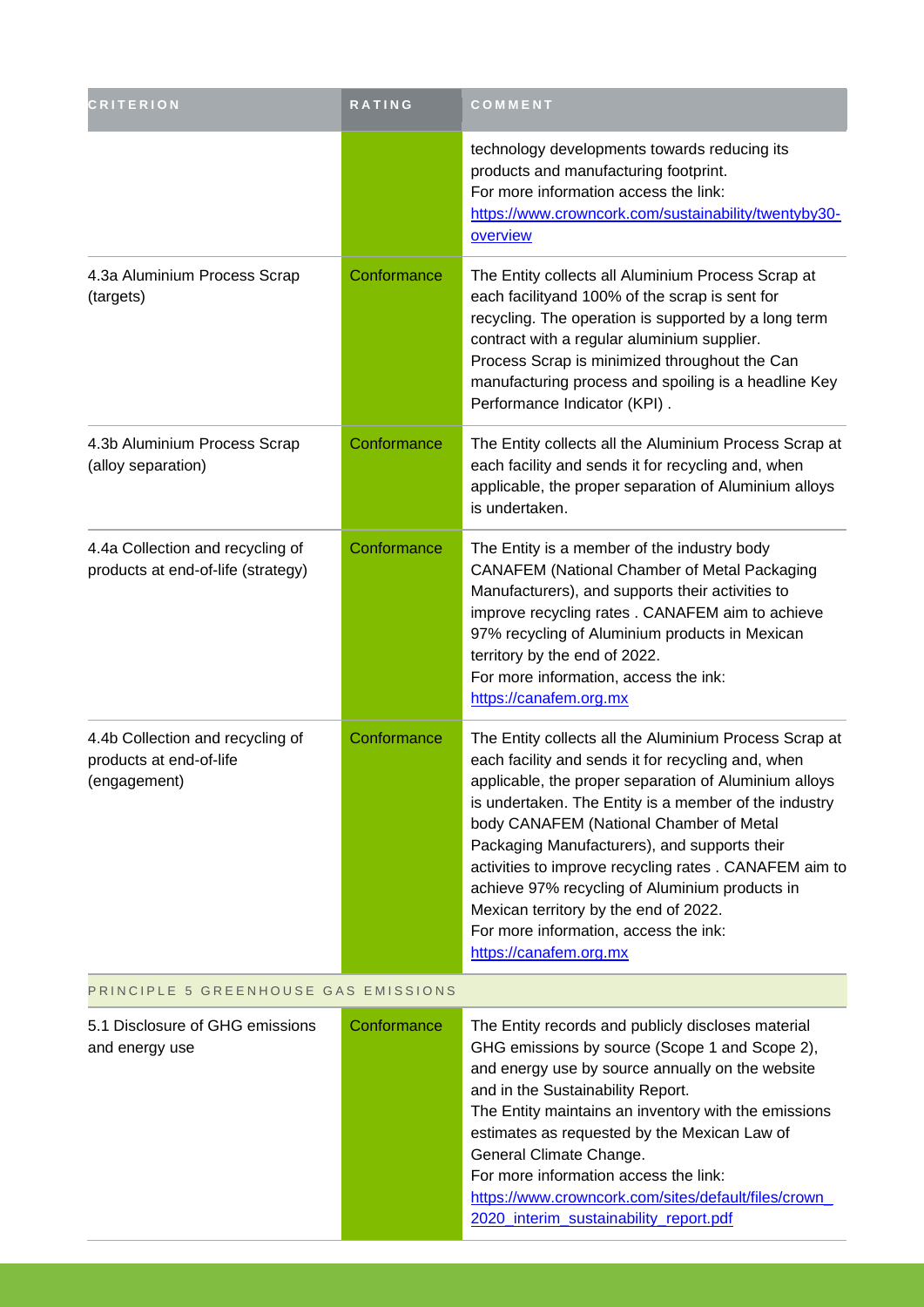| <b>CRITERION</b>                                      | <b>RATING</b>  | <b>COMMENT</b>                                                                                                                                                                                                                                                                                                                                         |
|-------------------------------------------------------|----------------|--------------------------------------------------------------------------------------------------------------------------------------------------------------------------------------------------------------------------------------------------------------------------------------------------------------------------------------------------------|
| 5.2 GHG emissions reductions                          | Conformance    | The Entity records and publicly discloses material<br>GHG emission reduction targets by source (Scope 1<br>and Scope 2), and energy use by source annually<br>the website and in the Sustainability Report.<br>For more information access the link:<br>https://www.crowncork.com/sites/default/files/crown_<br>2020_interim_sustainability_report.pdf |
| 5.3a Aluminium Smelting<br>(management system)        | Not Applicable | This Criterion is not applicable to the Entity's<br>Certification Scope.                                                                                                                                                                                                                                                                               |
| 5.3b Aluminium Smelting (up to<br>and including 2020) | Not Applicable | This Criterion is not applicable to the Entity's<br>Certification Scope.                                                                                                                                                                                                                                                                               |
| 5.3c Aluminium Smelting (after<br>2020)               | Not Applicable | This Criterion is not applicable to the Entity's<br>Certification Scope.                                                                                                                                                                                                                                                                               |

#### PRINCIPLE 6 EMISSIONS, EFFLUENTS AND WASTE

| 6.1 Emissions to Air    | Conformance | The Entity quantifies and reports Emissions to Air<br>that have adverse effects on humans and the<br>environment in accordance with the conditions of the<br>environmental licenses for each facility.<br>In addition, all facilities control energy consumption<br>(electricity, LPG and natural gas), and have annual<br>reduction targets. The Entity's Twentyby30<br>sustainability program includes a goal to reduce VOC<br>emissions by 10% per unit of production, scope 1<br>and 2 by 50%, and scope 3 by 16% by 2030.<br>For more information access the link:<br>https://www.crowncork.com/sites/default/files/crown_<br>2020 interim sustainability report.pdf                                                                                                                                                                                  |
|-------------------------|-------------|------------------------------------------------------------------------------------------------------------------------------------------------------------------------------------------------------------------------------------------------------------------------------------------------------------------------------------------------------------------------------------------------------------------------------------------------------------------------------------------------------------------------------------------------------------------------------------------------------------------------------------------------------------------------------------------------------------------------------------------------------------------------------------------------------------------------------------------------------------|
| 6.2 Discharges to Water | Conformance | The Entity quantifies and reports Discharges to<br>Water that have adverse effects on humans and the<br>environment in accordance with the conditions of the<br>environmental licenses of each facility. All<br>manufacturing facilities are certified to ISO 14001.<br>The Entity's facilities have local environmental<br>licenses for discharges to water and must<br>demonstrate compliance through monitoring and<br>reporting. In addition, all facilities control energy<br>consumption (electricity, LPG and natural gas), and<br>have annual reduction targets . The Entity's<br>Twentyby30 sustainability program includes water<br>management goals, including reducing water use by<br>20% by 2025.<br>For more information access the link:<br>https://www.crowncork.com/sites/default/files/crown_<br>2020_interim_sustainability_report.pdf |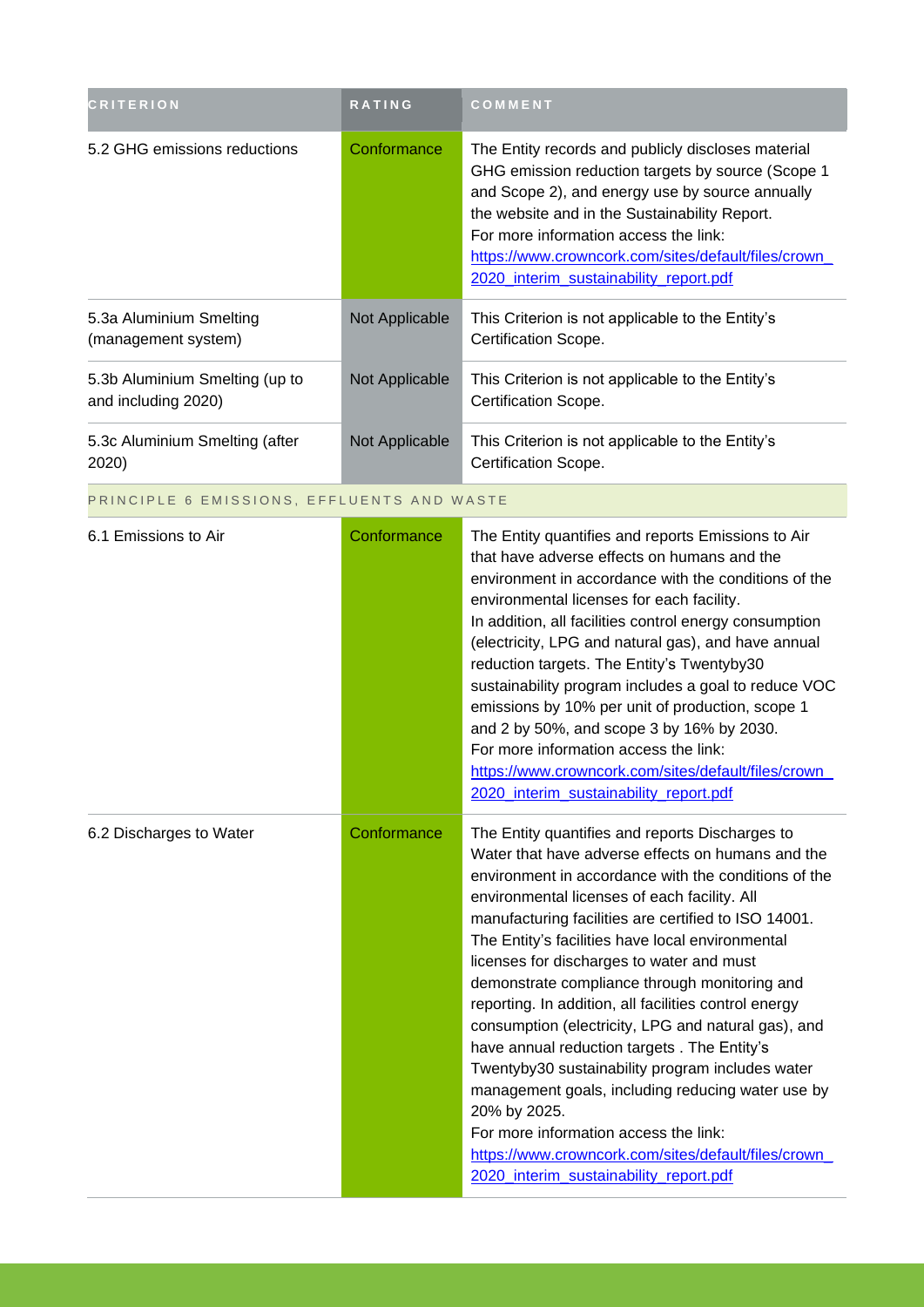| <b>CRITERION</b>                                                        | <b>RATING</b> | COMMENT                                                                                                                                                                                                                                                                                                                                                                                                                                                                                                                                                                                            |
|-------------------------------------------------------------------------|---------------|----------------------------------------------------------------------------------------------------------------------------------------------------------------------------------------------------------------------------------------------------------------------------------------------------------------------------------------------------------------------------------------------------------------------------------------------------------------------------------------------------------------------------------------------------------------------------------------------------|
| 6.3a Assessment and Management<br>of Spills and Leakage<br>(assessment) | Conformance   | The Entity carries out an assessment of the main risk<br>areas of operations where Spills and Leakage can<br>contaminate the air, water and/or the soil through<br>Emergency Situation Assessments, and periodically<br>performs simulated efficiency tests according to the<br>Emergency Response Plan. The Entity's production<br>facilities are certified to ISO 14001.                                                                                                                                                                                                                         |
| 6.3b Assessment and Management<br>of Spills and Leakage<br>(management) | Conformance   | The Entity carries out an assessment of the main risk<br>areas of operations where Spills and Leakage can<br>contaminate the air, water and/or the soil through<br>Emergency Situations Assessments, and periodically<br>performs simulated efficiency tests according to the<br>Emergency Response Plan. The Entity's production<br>facilities are certified to ISO 14001.<br>For more information access the link:<br>https://www.crowncork.com/sustainability/sustainabili<br>ty-reporting                                                                                                      |
| 6.4a Reporting of Spills (immediate<br>disclosure)                      | Conformance   | The Entity carries out an assessment of the main risk<br>areas of operations where Spills and Leakage can<br>contaminate the air, water and/or the soil through<br>Emergency Situations Assessments, and periodically<br>performs simulated efficiency tests according to the<br>Emergency Response Plan. The Entity's production<br>facilities are certified to ISO 14001.<br>The Entity has an external communication plan<br>defined for the reporting of Spills.<br>For more information access the link:<br>https://www.crowncork.com/sustainability/sustainabili<br>ty-reporting             |
| 6.4b Reporting of Spills (regular<br>reporting)                         | Conformance   | The Entity carries out an assessment of the main risk<br>areas of operations where Spills and Leakage can<br>contaminate the air, water and/or the soil through<br>Emergency Situations Assessments, and periodically<br>performs simulated efficiency tests according to the<br>Emergency Response Plan. The Entity's production<br>facilities are certified to ISO 14001.<br>The Entity has an external communication plan<br>defined for the reporting of Spills and annually<br>reports in the Sustainability Report:<br>https://www.crowncork.com/sustainability/sustainabili<br>ty-reporting |
| 6.5a Waste management and<br>reporting (strategy)                       | Conformance   | The Entity implements a waste management strategy<br>through the Twentyby30 sustainability program that<br>is designed in accordance with the Waste Mitigation<br>Hierarchy which includes a goal to send zero waste<br>to landfill by 2030. All production facilities achieved<br>the goal for 2020.                                                                                                                                                                                                                                                                                              |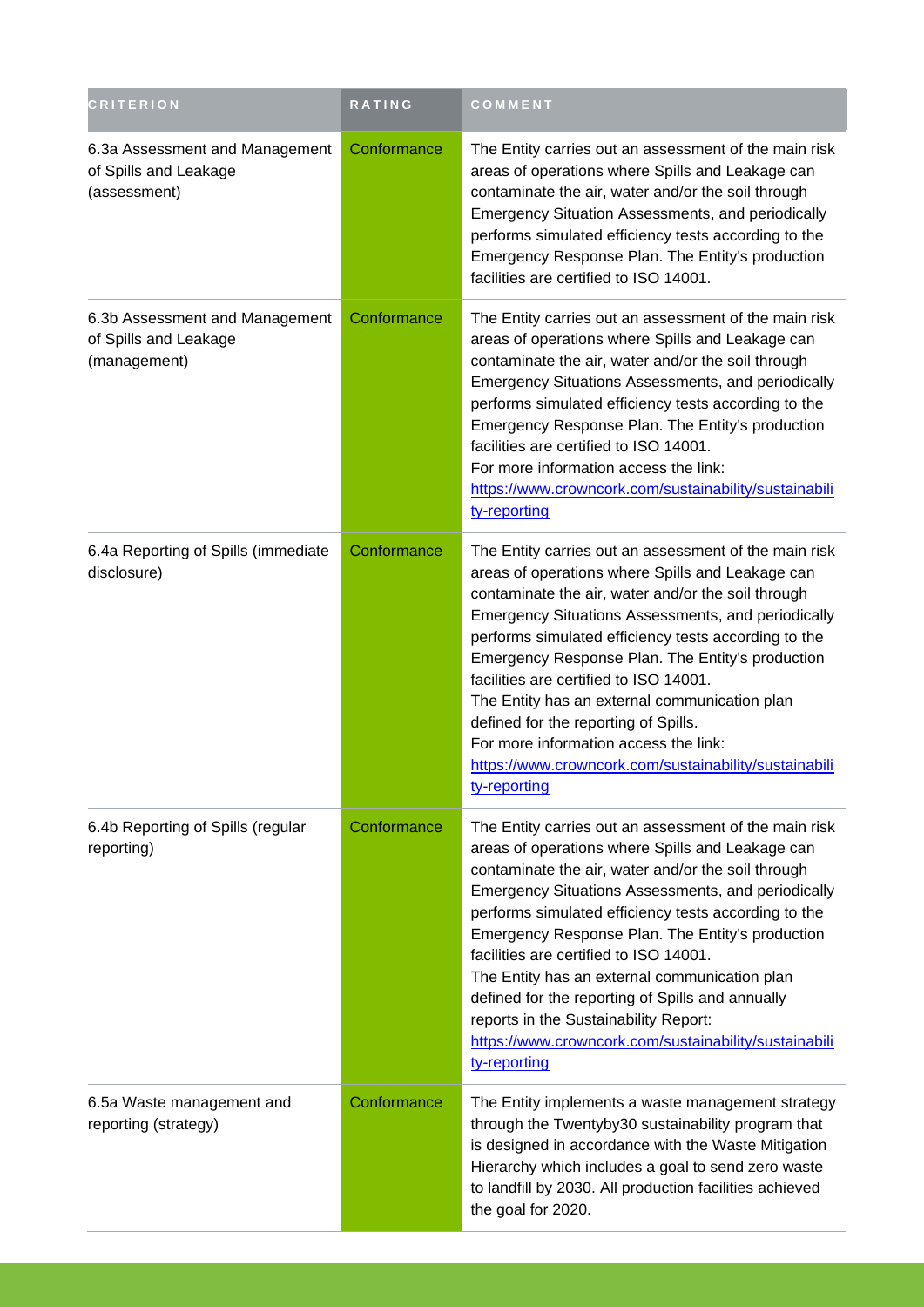| <b>CRITERION</b>                                                 | RATING         | COMMENT                                                                                                                                                                                                                       |
|------------------------------------------------------------------|----------------|-------------------------------------------------------------------------------------------------------------------------------------------------------------------------------------------------------------------------------|
|                                                                  |                | All production facilities are certified to ISO 14001.<br>For more information access the link:<br>https://www.crowncork.com/sites/default/files/20by30<br>brochure.pdf                                                        |
| 6.5b Waste management and<br>reporting (disclosure)              | Conformance    | The Entity publicly discloses the amount of<br>Hazardous and Non-Hazardous Waste generated in<br>the Sustainability Report:<br>https://www.crowncork.com/sites/default/files/crown_<br>2020 interim sustainability report.pdf |
| 6.6a Bauxite Residue (storage<br>construction)                   | Not Applicable | This Criterion is not applicable to the Entity's<br>Certification Scope.                                                                                                                                                      |
| 6.6b Bauxite Residue (integrity<br>checks and controls)          | Not Applicable | This Criterion is not applicable to the Entity's<br>Certification Scope.                                                                                                                                                      |
| 6.6c Bauxite Residue (water<br>discharge)                        | Not Applicable | This Criterion is not applicable to the Entity's<br>Certification Scope.                                                                                                                                                      |
| 6.6d Bauxite Residue (marine and<br>aquatic environments)        | Not Applicable | This Criterion is not applicable to the Entity's<br>Certification Scope.                                                                                                                                                      |
| 6.6e Bauxite Residue (start of the<br>art technologies)          | Not Applicable | This Criterion is not applicable to the Entity's<br>Certification Scope.                                                                                                                                                      |
| 6.6f Bauxite Residue (remediation)                               | Not Applicable | This Criterion is not applicable to the Entity's<br>Certification Scope.                                                                                                                                                      |
| 6.7a Spent Pot Lining (SPL)<br>(storage and management)          | Not Applicable | This Criterion is not applicable to the Entity's<br>Certification Scope.                                                                                                                                                      |
| 6.7b Spent Pot Lining (SPL)<br>(recovery and recycling)          | Not Applicable | This Criterion is not applicable to the Entity's<br>Certification Scope.                                                                                                                                                      |
| 6.7c Spent Pot Lining (SPL)<br>(Untreated SPL)                   | Not Applicable | This Criterion is not applicable to the Entity's<br>Certification Scope.                                                                                                                                                      |
| 6.7d Spent Pot Lining (SPL)<br>(review of alternatives)          | Not Applicable | This Criterion is not applicable to the Entity's<br>Certification Scope.                                                                                                                                                      |
| 6.7e Spent Pot Lining (SPL)<br>(marine and aquatic environments) | Not Applicable | This Criterion is not applicable to the Entity's<br>Certification Scope.                                                                                                                                                      |
| 6.8a Dross (recovery)                                            | Not Applicable | This Criterion is not applicable to the Entity's<br>Certification Scope.                                                                                                                                                      |
| 6.8b Dross (recycling)                                           | Not Applicable | This Criterion is not applicable to the Entity's<br>Certification Scope.                                                                                                                                                      |
| 6.8c Dross (review of alternatives)                              | Not Applicable | This Criterion is not applicable to the Entity's<br>Certification Scope.                                                                                                                                                      |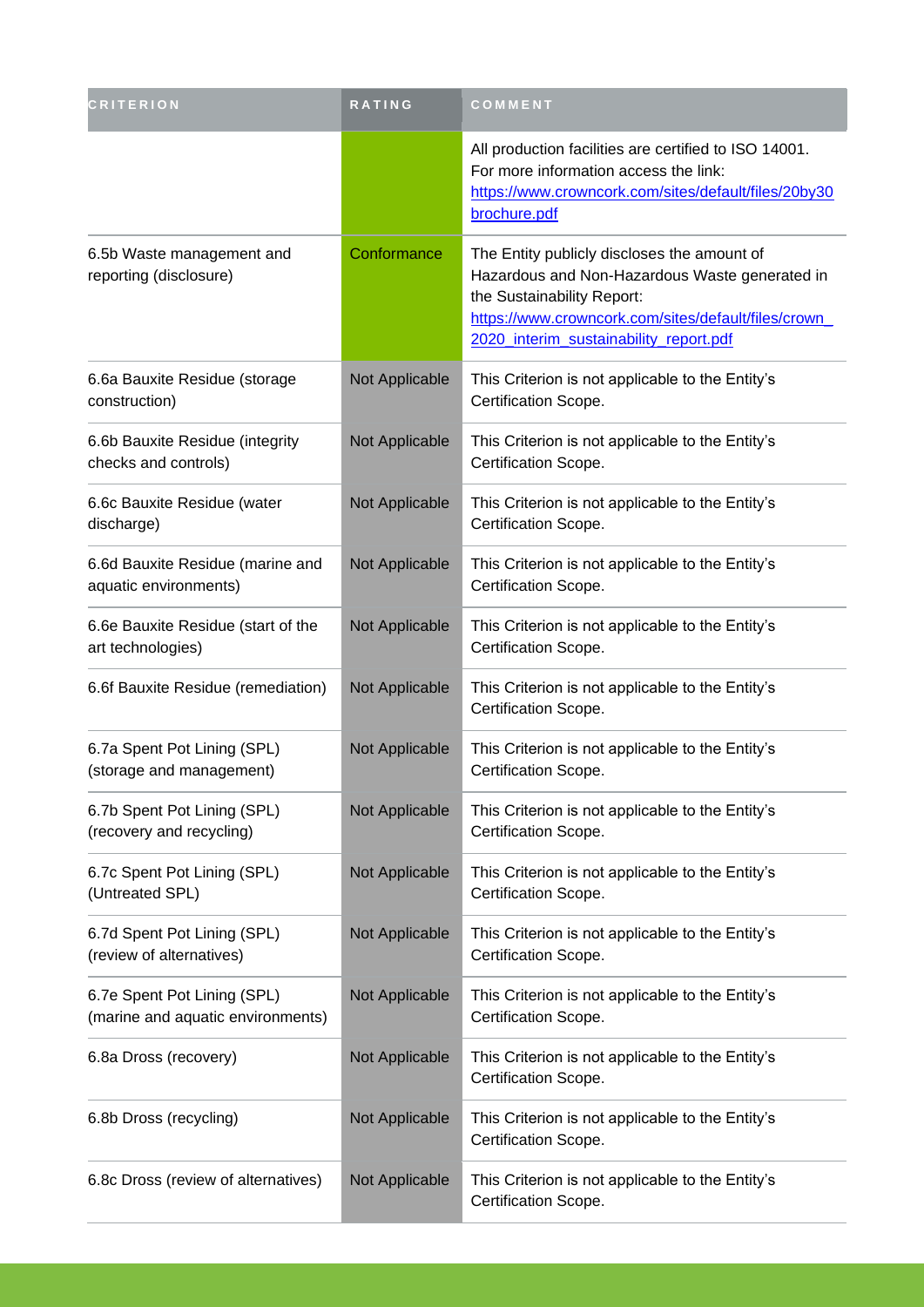| <b>CRITERION</b>                            | RATING      | COMMENT                                                                                                                                                                                                                                                                                                                                                                                                                                                                                                                                                                                                                                                                       |  |
|---------------------------------------------|-------------|-------------------------------------------------------------------------------------------------------------------------------------------------------------------------------------------------------------------------------------------------------------------------------------------------------------------------------------------------------------------------------------------------------------------------------------------------------------------------------------------------------------------------------------------------------------------------------------------------------------------------------------------------------------------------------|--|
| PRINCIPLE 7 WATER STEWARDSHIP               |             |                                                                                                                                                                                                                                                                                                                                                                                                                                                                                                                                                                                                                                                                               |  |
| 7.1a Water assessment (mapping)             | Conformance | The Entity maps the water withdrawal by source and<br>type for each facility, and consumption complies with<br>the authorization of the Environmental Agency.<br>The consumption of water by facility and source<br>(underground, surface or municipal concessionaires)<br>is registered in the Corporate Resources Platform.                                                                                                                                                                                                                                                                                                                                                 |  |
| 7.1b Water assessment (risk<br>assessment)  | Conformance | The Entity has a global sustainability program,<br>'Twentyby30', with the goal of replenishing<br>watersheds with high scarcity risk with 100% of the<br>water consumed in operations by 2030.<br>The Entity's water extractions are within the licencing<br>limits and in the case of water shortage, municipal<br>water is used that is monitored in the Environmental<br>Management System in order to ensure its<br>compliance. The Entity is ISO 14001 certified.<br>For more information access the following links:<br>https://www.crowncork.com/sustainability/twentyby30<br>-overview<br>https://www.crowncork.com/sustainability/twentyby30<br>/resource-efficiency |  |
| 7.2a Water management<br>(management plans) | Conformance | Water consumption is a Key Performance Indicator<br>(KPI) and the Entity targets a 5% reduction per<br>annum at each facility.<br>Water data is monitored monthly and presented in<br>the Environmental Indicators that are linked to the<br>objectives and goals of the company. The Entity has<br>a water and wastewater committee, responsible for<br>monitoring water consumption.<br>For more information access the following links:<br>https://www.crowncork.com/sustainability/twentyby30<br>-overview<br>https://www.crowncork.com/sustainability/twentyby30<br>/resource-efficiency                                                                                 |  |
| 7.2b Water management<br>(monitoring)       | Conformance | Water consumption is a Key Performance Indicator<br>(KPI) and the Entity targets a 5% reduction per<br>annum at each facility.<br>Water data is monitored monthly and presented in<br>the Environmental Indicators that are linked to the<br>objectives and goals of the company. The Entity has<br>a water and wastewater committee, responsible for<br>monitoring water consumption.<br>For more information access the following links:<br>https://www.crowncork.com/sustainability/twentyby30<br>-overview<br>https://www.crowncork.com/sustainability/twentyby30<br>/resource-efficiency                                                                                 |  |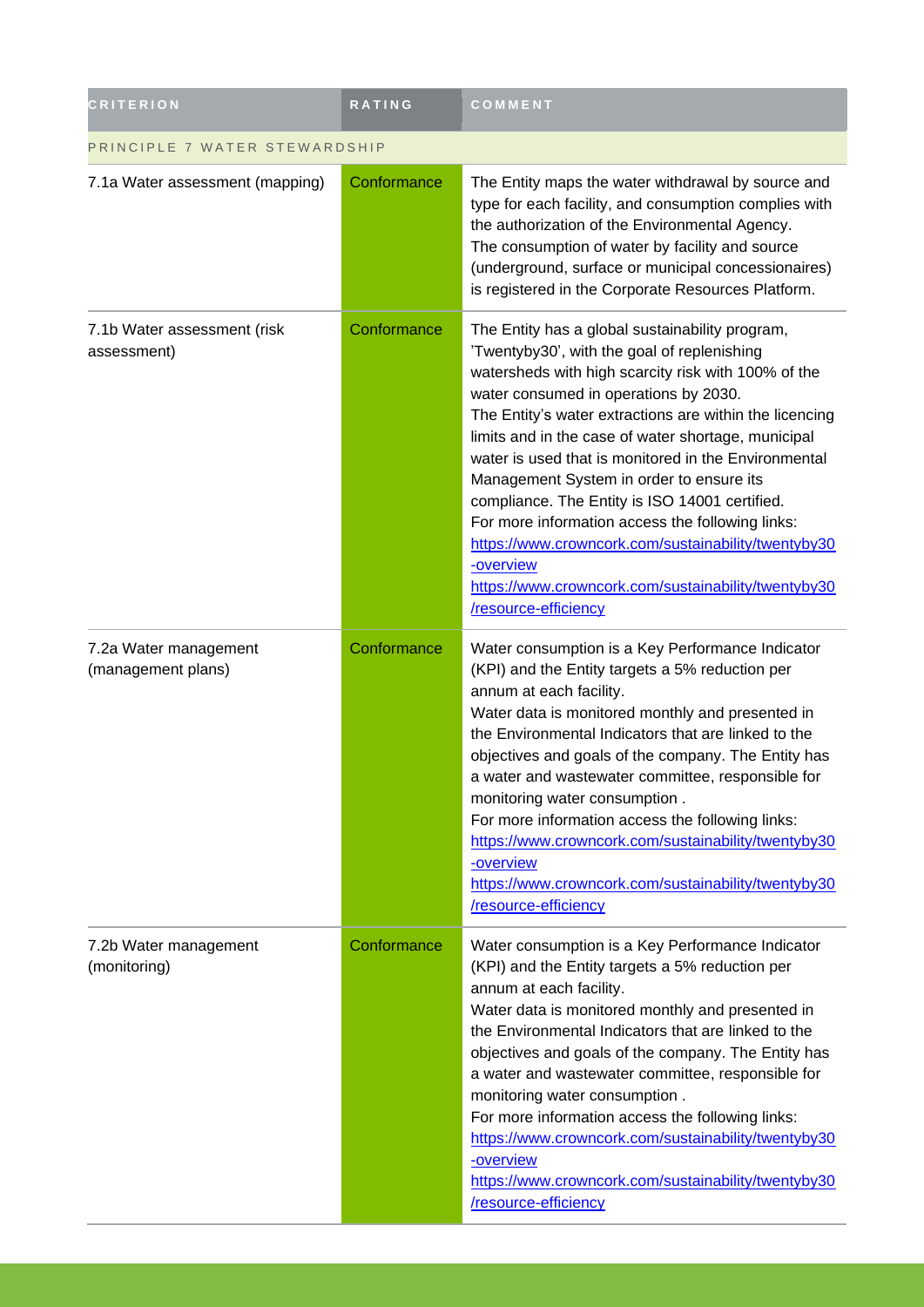| <b>CRITERION</b>                                                           | <b>RATING</b> | COMMENT                                                                                                                                                                                                                                                                                                                                                                                                                                                                                                                                                                                                                                                                                                                  |
|----------------------------------------------------------------------------|---------------|--------------------------------------------------------------------------------------------------------------------------------------------------------------------------------------------------------------------------------------------------------------------------------------------------------------------------------------------------------------------------------------------------------------------------------------------------------------------------------------------------------------------------------------------------------------------------------------------------------------------------------------------------------------------------------------------------------------------------|
| 7.3 Disclosure of water usage and<br>risks                                 | Conformance   | The Entity has a global sustainability program,<br>'Twentyby30', with the goals of replenishing<br>watersheds with high scarcity risk with 100% of the<br>water consumed in operations by 2030 and<br>to reduce water use by 20% by 2025.<br>The Entity's water extractions are within the licencing<br>limits and in the case of water shortage, municipal<br>water is used that is monitored in the Environmental<br>Management System in order to ensure its<br>compliance. The Entity is ISO 14001 certified.<br>For more information access the following links:<br>https://www.crowncork.com/sustainability/twentyby30<br>-overview<br>https://www.crowncork.com/sustainability/twentyby30<br>/resource-efficiency |
| PRINCIPLE 8 BIODIVERSITY                                                   |               |                                                                                                                                                                                                                                                                                                                                                                                                                                                                                                                                                                                                                                                                                                                          |
| 8.1 Biodiversity assessment                                                | Conformance   | The Entity assessed the risk and material impacts on<br>biodiversity from the land use and activities in its<br>Area of Influence through the Biodiversity Risk<br>Assessment and Protection Plan, with a report<br>issued in June 2021.<br>The Entity identified no impacts on biodiversity from<br>its operations.                                                                                                                                                                                                                                                                                                                                                                                                     |
| 8.2a Biodiversity management<br>(biodiversity action plans)                | Conformance   | The Entity assessed the risks and material impacts<br>on biodiversity from the land use and activities in its<br>Area of Influence through the Integrated Biodiversity<br>Assessment Tool (IBAT):<br>https://www.ibat-alliance.org/<br>Biodiversity prevention actions are included in the<br>Biodiversity Risk Prevention and Assessment Plan.                                                                                                                                                                                                                                                                                                                                                                          |
| 8.2b Biodiversity management<br>(consultation and mitigation<br>hierarchy) | Conformance   | The Entity assessed the risk and material impacts on<br>biodiversity from the land use and activities in its<br>Area of Influence through the Biodiversity Risk<br>Assessment and Protection Plan.<br>The Entity identified no impacts on biodiversity from<br>its operations.                                                                                                                                                                                                                                                                                                                                                                                                                                           |
| 8.2c Biodiversity management<br>(reporting)                                | Conformance   | The Entity assessed the risk and material impacts on<br>biodiversity from the land use and activities in its<br>Area of Influence through the Biodiversity Risk<br>Assessment and Protection Plan, with a report<br>issued in June 2021.<br>The Entity identified no impacts on biodiversity from<br>its operations, however will include information on<br>biodiversity in future sustainability reporting.                                                                                                                                                                                                                                                                                                             |
| 8.3 Alien Species                                                          | Conformance   | The Entity prevents the accidental or deliberate<br>introduction of Alien Species that may have                                                                                                                                                                                                                                                                                                                                                                                                                                                                                                                                                                                                                          |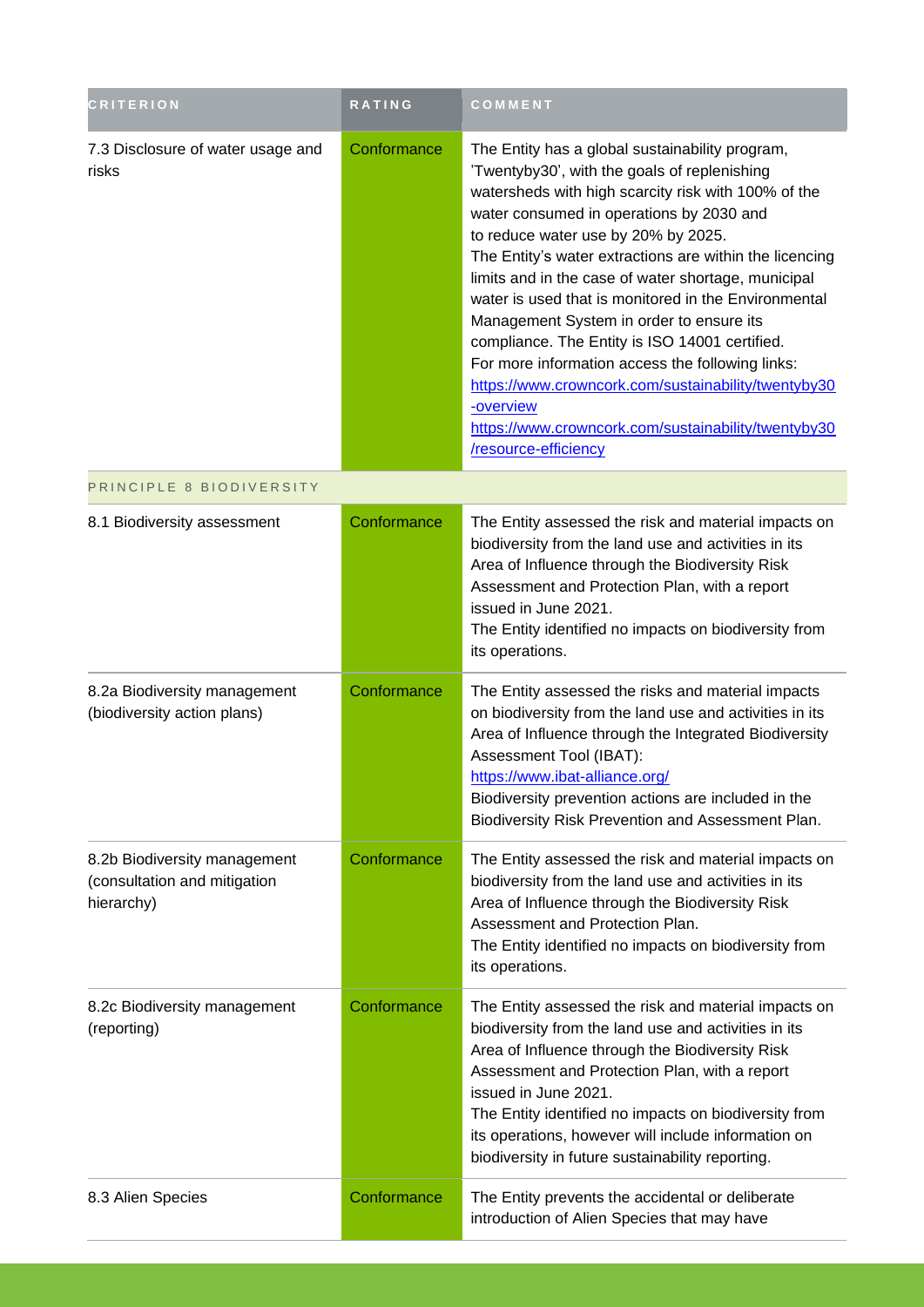| <b>CRITERION</b>                                                                          | <b>RATING</b>  | COMMENT                                                                                                                                                                                                                                                                                                                                                                                                                                                                                                                                           |
|-------------------------------------------------------------------------------------------|----------------|---------------------------------------------------------------------------------------------------------------------------------------------------------------------------------------------------------------------------------------------------------------------------------------------------------------------------------------------------------------------------------------------------------------------------------------------------------------------------------------------------------------------------------------------------|
|                                                                                           |                | significant adverse impacts on biodiversity in the its<br>Area of Influence, evaluating the risk and material<br>impacts on biodiversity arising from land use and<br>activities via the Integrated Biodiversity Assessment<br>Tool (IBAT). The analysis and management controls<br>are available in the Biodiversity Risk and Risk<br>Assessment Plan.                                                                                                                                                                                           |
| 8.4a Commitment to "No Go" in<br>World Heritage properties<br>(exploration and new mines) | Not Applicable | This Criterion is not applicable to the Entity's<br>Certification Scope.                                                                                                                                                                                                                                                                                                                                                                                                                                                                          |
| 8.4b Commitment to "No Go" in<br>World Heritage properties (existing<br>operations)       | Not Applicable | This Criterion is not applicable to the Entity's<br>Certification Scope.                                                                                                                                                                                                                                                                                                                                                                                                                                                                          |
| 8.5a Mine rehabilitation (best<br>available techniques)                                   | Not Applicable | This Criterion is not applicable to the Entity's<br>Certification Scope.                                                                                                                                                                                                                                                                                                                                                                                                                                                                          |
| 8.5b Mine rehabilitation (financial<br>provisions)                                        | Not Applicable | This Criterion is not applicable to the Entity's<br>Certification Scope.                                                                                                                                                                                                                                                                                                                                                                                                                                                                          |
| PRINCIPLE 9 HUMAN RIGHTS                                                                  |                |                                                                                                                                                                                                                                                                                                                                                                                                                                                                                                                                                   |
| 9.1a Human Rights Due Diligence<br>(policy)                                               | Conformance    | The Entity has implemented and published a Policy<br>expressing a commitment to respect Human Rights,<br>making reference to the UN Guiding Principles on<br>Business and Human Rights.<br>This Policy is communicated to all employees by<br>training and has been published on the website:<br>https://www.crowncork.com/sites/default/files/Crown<br>HumanRights_Spanish.pdf                                                                                                                                                                   |
| 9.1b Human Rights Due Diligence<br>(process)                                              | Conformance    | The Entity has implemented the Human Rights Due<br>Diligence process, with evaluation of the risks for<br>Human Rights related issues. The key stakeholders<br>were identified and considered as part of the Due<br>Diligence. The principles of the Entity's Human<br>Rights Policy are based on the UN Universal<br>Declaration of Human Rights, the Fundamental<br>Principles and Rights at Work from the International<br>Labour Organization (ILO), the United Nations Global<br>Compact Guiding Principles and the national<br>legislation. |
| 9.1c Human Rights Due Diligence<br>(remediation)                                          | Conformance    | The Entity has implemented the Human Rights Due<br>Diligence process, with evaluation of the risks for<br>Human Rights related issues. The key stakeholders<br>were identified and considered as part of the Due<br>Diligence.<br>The principles of the Entity Human Rights Policy are<br>based on the UN Universal Declaration of Human                                                                                                                                                                                                          |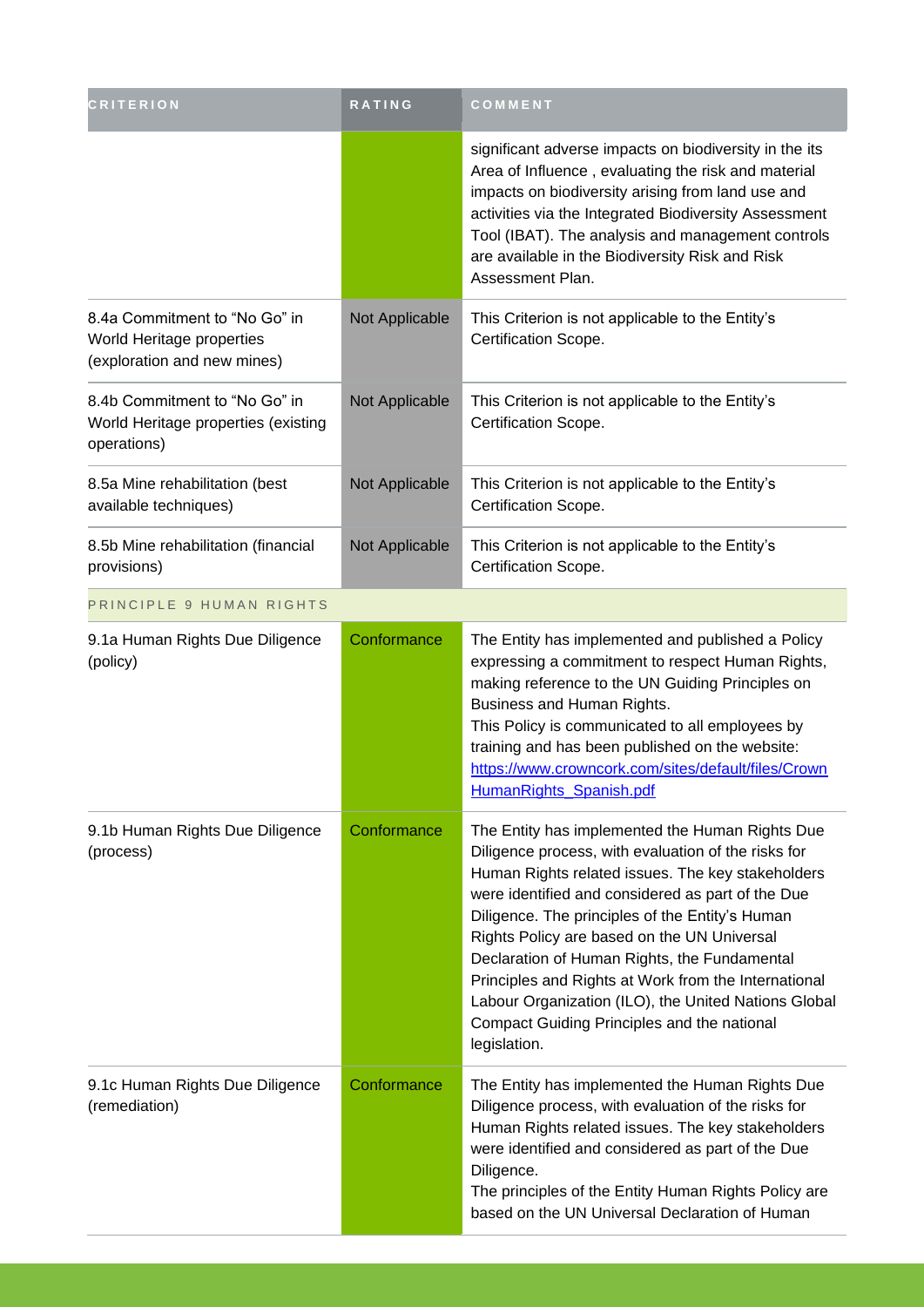| <b>CRITERION</b>                                | RATING      | COMMENT                                                                                                                                                                                                                                                                                                                                                                                                                                                                                                                                                                                                                                                                                                                                                                                                                         |
|-------------------------------------------------|-------------|---------------------------------------------------------------------------------------------------------------------------------------------------------------------------------------------------------------------------------------------------------------------------------------------------------------------------------------------------------------------------------------------------------------------------------------------------------------------------------------------------------------------------------------------------------------------------------------------------------------------------------------------------------------------------------------------------------------------------------------------------------------------------------------------------------------------------------|
|                                                 |             | Rights, the Fundamental Principles and Rights at<br>Work from the International Labour Organization<br>(ILO), the United Nations Global Compact Guiding<br>Principles and the national legislation.<br>The report on the Entity's Human Rights and Labour<br>Rights Diligence concludes that the Entity has not<br>caused or contributed to adverse impacts on Human<br>Rights in its Area of Influence.                                                                                                                                                                                                                                                                                                                                                                                                                        |
| 9.2 Women's Rights                              | Conformance | The Entity has implemented Policies and processes<br>to ensure respect for the rights and interests of<br>women, in accordance with international standards.<br>The Entity developed the 'Why Not' program and the<br>corporate movement '#WeAreQueensWeAreCrown'<br>for the inclusion of women in new jobs. The Entity<br>promotes actions for the inclusion of women's work<br>being disclosed on the Entity's website.<br>For more information access the link:<br>https://www.crowncork.com/news/all-about-cans/our-<br>success-depends-gender-balance                                                                                                                                                                                                                                                                      |
| 9.3 Indigenous Peoples                          | Conformance | The Entity undertook an assessment of Indigenous<br>Peoples and Political Quilombolas and their Area of<br>Influence to ensure respect for the rights and<br>interests of Indigenous Peoples, in accordance with<br>international standards.<br>The Entity implements its Human Rights and Labour<br>Rights Diligence process for environmental, social,<br>cultural and Human Rights Impact Assessments,<br>including gender analysis and for new projects or<br>major changes to existing facilities. A Site Evaluation<br>Checklist was developed to support social impact<br>assessments.<br>The Entity is not located near lands, territories or<br>resources of Indigenous People.<br>For more information access the link:<br>https://www.gob.mx/cms/uploads/attachment/file/357<br>35/cdi-regiones-indigenas-mexico.pdf |
| 9.4 Free, Prior, and Informed<br>Consent (FPIC) | Conformance | The Entity undertook an assessment of Indigenous<br>Peoples and Political Quilombolas and their Area of<br>Influence to ensure respect for the rights and<br>interests of Indigenous Peoples, in accordance with<br>international standards.<br>The Entity implements its Human Rights and Labour<br>Rights Diligence process for environmental, social,<br>cultural and Human Rights Impact Assessments,<br>including gender analysis and for new projects or<br>major changes to existing facilities. A Site Evaluation<br>Checklist was developed to support social impact<br>assessments.                                                                                                                                                                                                                                   |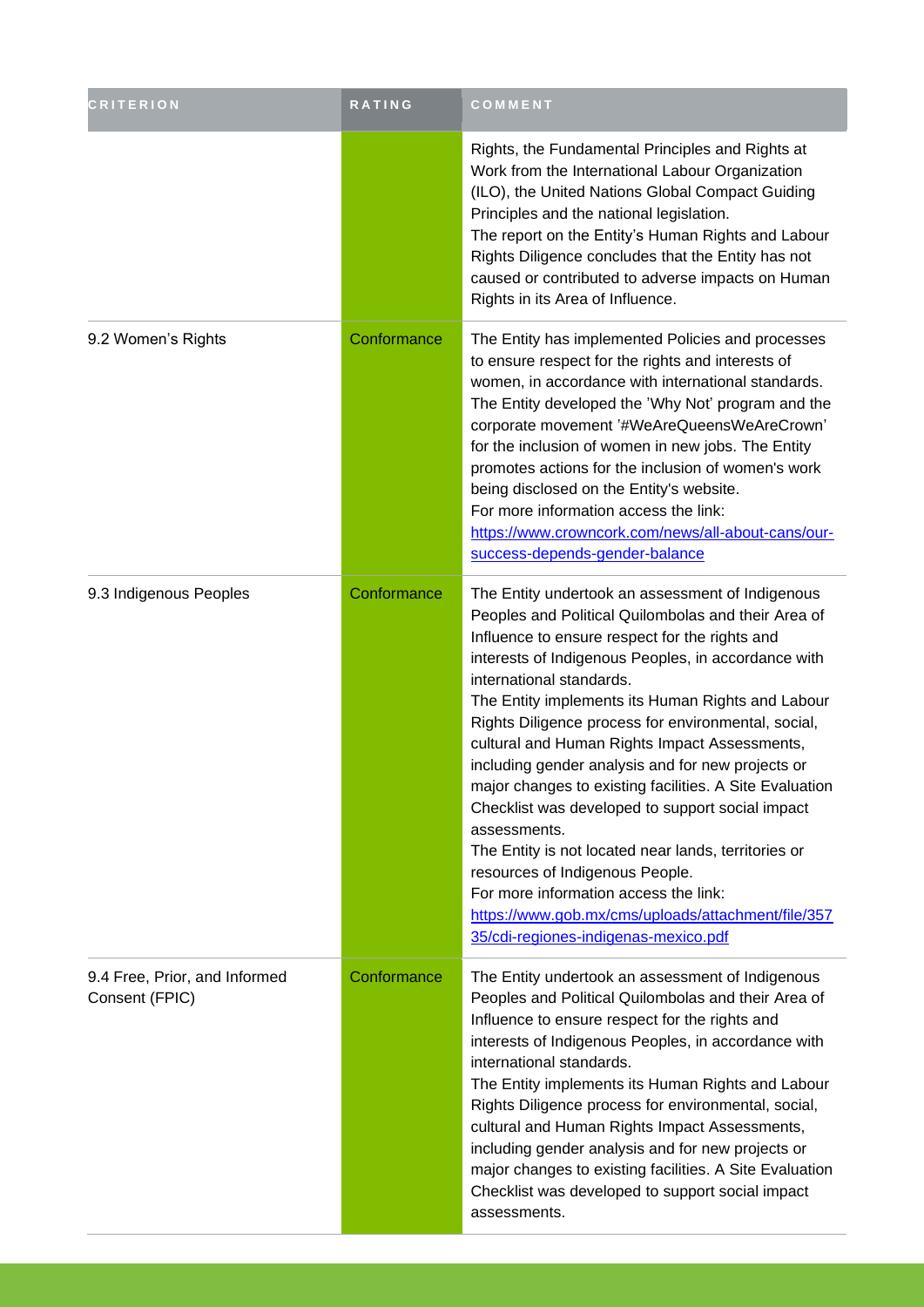| <b>CRITERION</b>                                 | RATING      | COMMENT                                                                                                                                                                                                                                                                                                                                                                                                                                                                                                                                                                                                                    |
|--------------------------------------------------|-------------|----------------------------------------------------------------------------------------------------------------------------------------------------------------------------------------------------------------------------------------------------------------------------------------------------------------------------------------------------------------------------------------------------------------------------------------------------------------------------------------------------------------------------------------------------------------------------------------------------------------------------|
|                                                  |             | The Entity is not located near lands, territories or<br>resources of Indigenous People.<br>For more information access the link:<br>https://www.gob.mx/cms/uploads/attachment/file/357<br>35/cdi-regiones-indigenas-mexico.pdf                                                                                                                                                                                                                                                                                                                                                                                             |
| 9.5 Cultural and sacred heritage                 | Conformance | The Entity undertook an assessment to identify and<br>preserve cultural or historical heritage in its Area of<br>Influence to ensure respect for the rights and<br>interests of the Community.<br>The Entity implements its Human Rights and Labour<br>Rights Diligence process for environmental, social,<br>cultural and Human Rights Impact Assessments,<br>including gender analysis and for new projects or<br>major changes to existing facilities. A Site Evaluation<br>Checklist was developed to support social impact<br>assessments.                                                                            |
| 9.6a Resettlements (avoid or<br>minimise)        | Conformance | The Entity undertook an assessment of Indigenous<br>Peoples and Political Quilombolas in its Area of<br>Influence to ensure respect for the rights and<br>interests of Indigenous Peoples, in accordance with<br>international standards.<br>The Entity implements its Human Rights and Labour<br>Rights Diligence process for environmental, social,<br>cultural and Human Rights Impact Assessments,<br>including gender analysis and for new projects or<br>major changes to existing facilities. A Site Evaluation<br>Checklist was developed to support social impact<br>assessments.                                 |
| 9.6b Resettlements (where<br>unavoidable)        | Conformance | The Entity implements its Human Rights and Labour<br>Rights Diligence process for environmental, social,<br>cultural and Human Rights Impact Assessments,<br>including gender analysis and for new projects or<br>major changes to existing facilities. A Site Evaluation<br>Checklist was developed to support social impact<br>assessments. The Entity considers viable<br>alternatives to avoid or minimize physical and/or<br>economic displacement, while balancing<br>environmental, social and financial costs and<br>benefits, paying special attention to impacts on the<br>poor and vulnerable, including women. |
| 9.7a Local Communities (rights and<br>interests) | Conformance | The Entity respects the legal and customary rights<br>and interests of the Local Communities in their lands<br>and livelihoods and in the use of natural resources.<br>Social projects within the Entity's Local Communities<br>are selected annually.<br>For more information access the link:                                                                                                                                                                                                                                                                                                                            |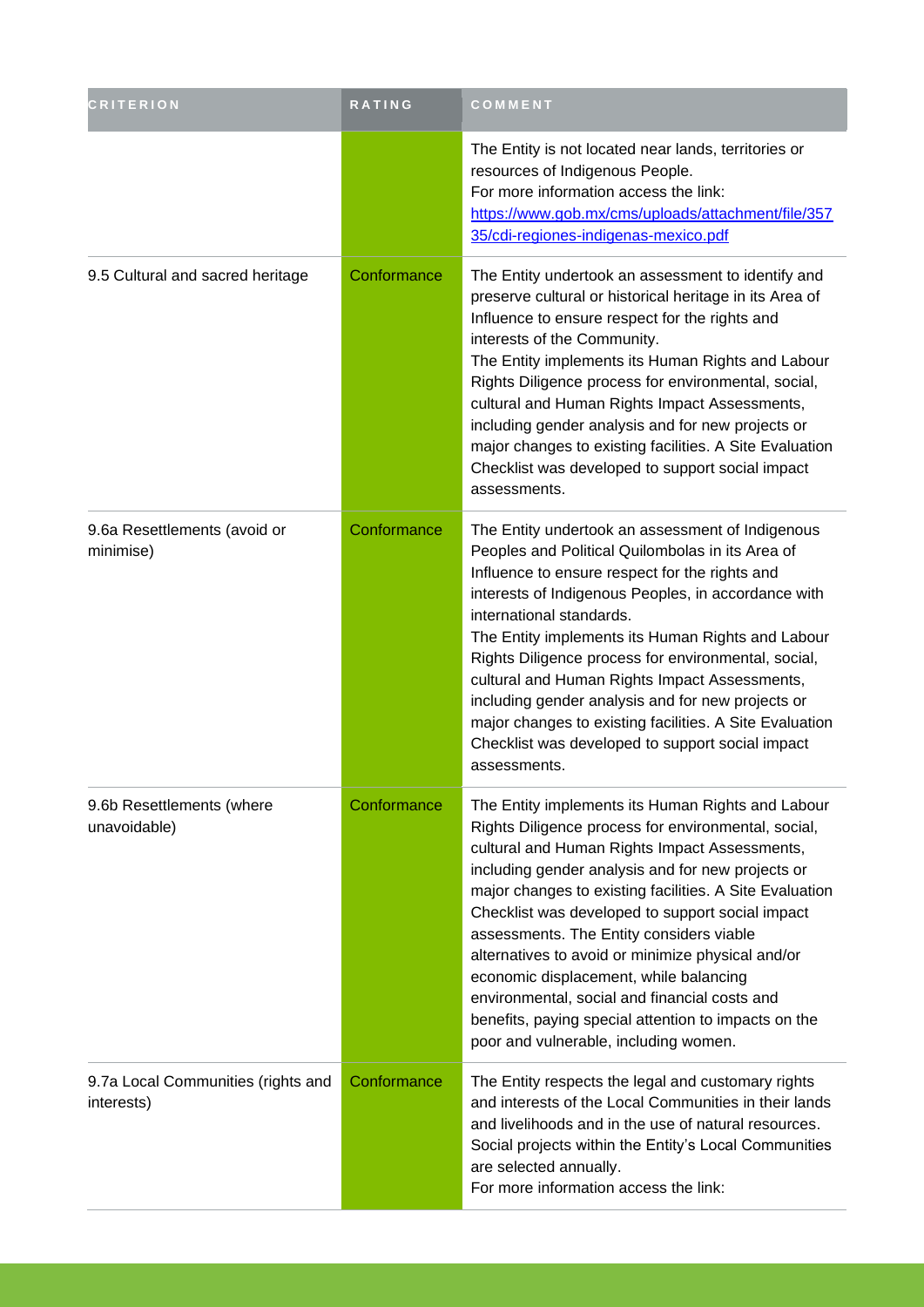| <b>CRITERION</b>                                                                                      | RATING      | COMMENT                                                                                                                                                                                                                                                                                                                                                                                                                      |
|-------------------------------------------------------------------------------------------------------|-------------|------------------------------------------------------------------------------------------------------------------------------------------------------------------------------------------------------------------------------------------------------------------------------------------------------------------------------------------------------------------------------------------------------------------------------|
|                                                                                                       |             | https://2019sustainability.crowncork.com/our-<br>communities                                                                                                                                                                                                                                                                                                                                                                 |
| 9.7b Local Communities (impacts)                                                                      | Conformance | The Entity respects the legal and customary rights<br>and interests of the Local Communities on its lands<br>and seeks to prevent any adverse impacts on the<br>livelihoods of the Local Community resulting from its<br>activities. Social projects within the Entity's Local<br>Communities are selected annually<br>For more information access the link:<br>https://2019sustainability.crowncork.com/our-<br>communities |
| 9.7c Local Communities<br>(livelihoods)                                                               | Conformance | The Entity respects the legal and customary rights<br>and interests of the Local Communities on its lands<br>and seeks to prevent any adverse impacts on the<br>livelihoods of the Local Community resulting from its<br>activities. Social projects within the Entity's Local<br>Communities are selected annually<br>For more information access the link:<br>https://2019sustainability.crowncork.com/our-<br>communities |
| 9.8 Conflict-Affected and High-Risk<br>Areas                                                          | Conformance | The Entity does not contribute to armed conflicts or<br>Human Rights abuses in Conflict-Affected and High-<br>Risk Areas. The Entity undertakes social impact<br>assessments for new projects and implements a<br>Human Rights Policy and Responsible and Ethical<br>Sourcing Policy.<br>For more information access the link:<br>https://www.crowncork.com/sites/default/files/Crown<br>HumanRights_Spanish.pdf             |
| 9.9 Security practice                                                                                 | Conformance | The Entity, in its involvement with private security<br>providers, respects Human Rights in accordance with<br>recognized standards and good practices.<br>The Entity hires companies specialized in private<br>security for each production facility.                                                                                                                                                                       |
| PRINCIPLE 10 LABOUR RIGHTS                                                                            |             |                                                                                                                                                                                                                                                                                                                                                                                                                              |
| 10.1a Freedom of Association and<br><b>Right to Collective Bargaining</b><br>(freedom of association) | Conformance | The Entity respects the rights of Workers to freely<br>associate in Labour Unions and to seek<br>representation and to join Workers' Councils as<br>defined in the Human Rights Policy. The freedom of<br>association and the right to collective bargaining are<br>respected.<br>The Human Rights Policy is available on the website:<br>https://www.crowncork.com/sites/default/files/Crown<br>HumanRights_Spanish.pdf     |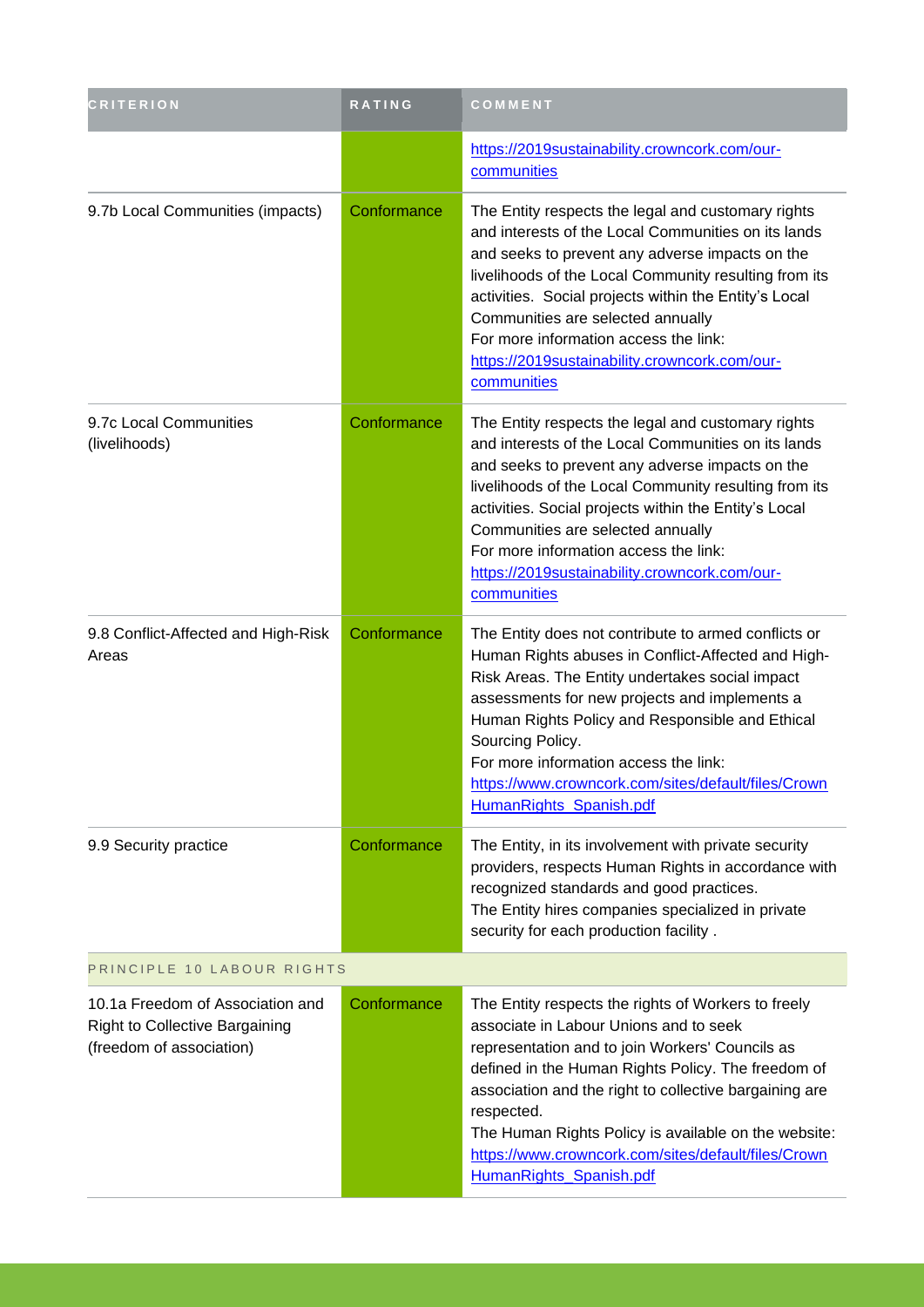| <b>CRITERION</b>                                                                                 | RATING         | COMMENT                                                                                                                                                                                                                                                                                                                                                                                                                  |
|--------------------------------------------------------------------------------------------------|----------------|--------------------------------------------------------------------------------------------------------------------------------------------------------------------------------------------------------------------------------------------------------------------------------------------------------------------------------------------------------------------------------------------------------------------------|
| 10.1b Freedom of Association and<br>Right to Collective Bargaining<br>(collective bargaining)    | Conformance    | The Entity respects the rights of Workers to freely<br>associate in Labour Unions and to seek<br>representation and to join Workers' Councils as<br>defined in the Human Rights Policy. The freedom of<br>association and the right to collective bargaining are<br>respected.<br>The Human Rights Policy is available on the website:<br>https://www.crowncork.com/sites/default/files/Crown<br>HumanRights Spanish.pdf |
| 10.1c Freedom of Association and<br><b>Right to Collective Bargaining</b><br>(alternative means) | Not Applicable | Not applicable to the Entity as the Federal Labour<br>Laws in Mexico regulate the Freedom of Association.                                                                                                                                                                                                                                                                                                                |
| 10.2a Child Labour (minimum age)                                                                 | Conformance    | The Entity implements a Policy expressing a<br>commitment to respect Human Rights, making<br>reference to the UN Guiding Principles on Business<br>and Human Rights. Child Labour is not used.<br>The Human Rights Policy is available on the website:<br>https://www.crowncork.com/sites/default/files/Crown<br>HumanRights_Spanish.pdf                                                                                 |
| 10.2b Child Labour (hazardous)                                                                   | Conformance    | The Entity implements a Policy expressing a<br>commitment to respect Human Rights, making<br>reference to the UN Guiding Principles on Business<br>and Human Rights. Child Labour is not used.<br>The Human Rights Policy is available on the website:<br>https://www.crowncork.com/sites/default/files/Crown<br>HumanRights_Spanish.pdf                                                                                 |
| 10.2c Child Labour (worst forms)                                                                 | Conformance    | The Entity implements a Policy expressing a<br>commitment to respect Human Rights, making<br>reference to the UN Guiding Principles on Business<br>and Human Rights. Child Labour is not used.<br>The Human Rights Policy is available on the website:<br>https://www.crowncork.com/sites/default/files/Crown<br>HumanRights Spanish.pdf                                                                                 |
| 10.3a Forced Labour (human<br>trafficking)                                                       | Conformance    | The Entity implements a Policy expressing a<br>commitment to respect Human Rights, making<br>reference to the UN Guiding Principles on Business<br>and Human Rights, and does not support human<br>trafficking directly or through any employment or<br>recruitment agency.<br>The Human Rights Policy is available on the website:<br>https://www.crowncork.com/sites/default/files/Crown<br>HumanRights_Spanish.pdf    |
| 10.3b Forced Labour (deposits,<br>fees, advances)                                                | Conformance    | The Entity implements a Policy expressing a<br>commitment to respect Human Rights, making<br>reference to the UN Guiding Principles on Business                                                                                                                                                                                                                                                                          |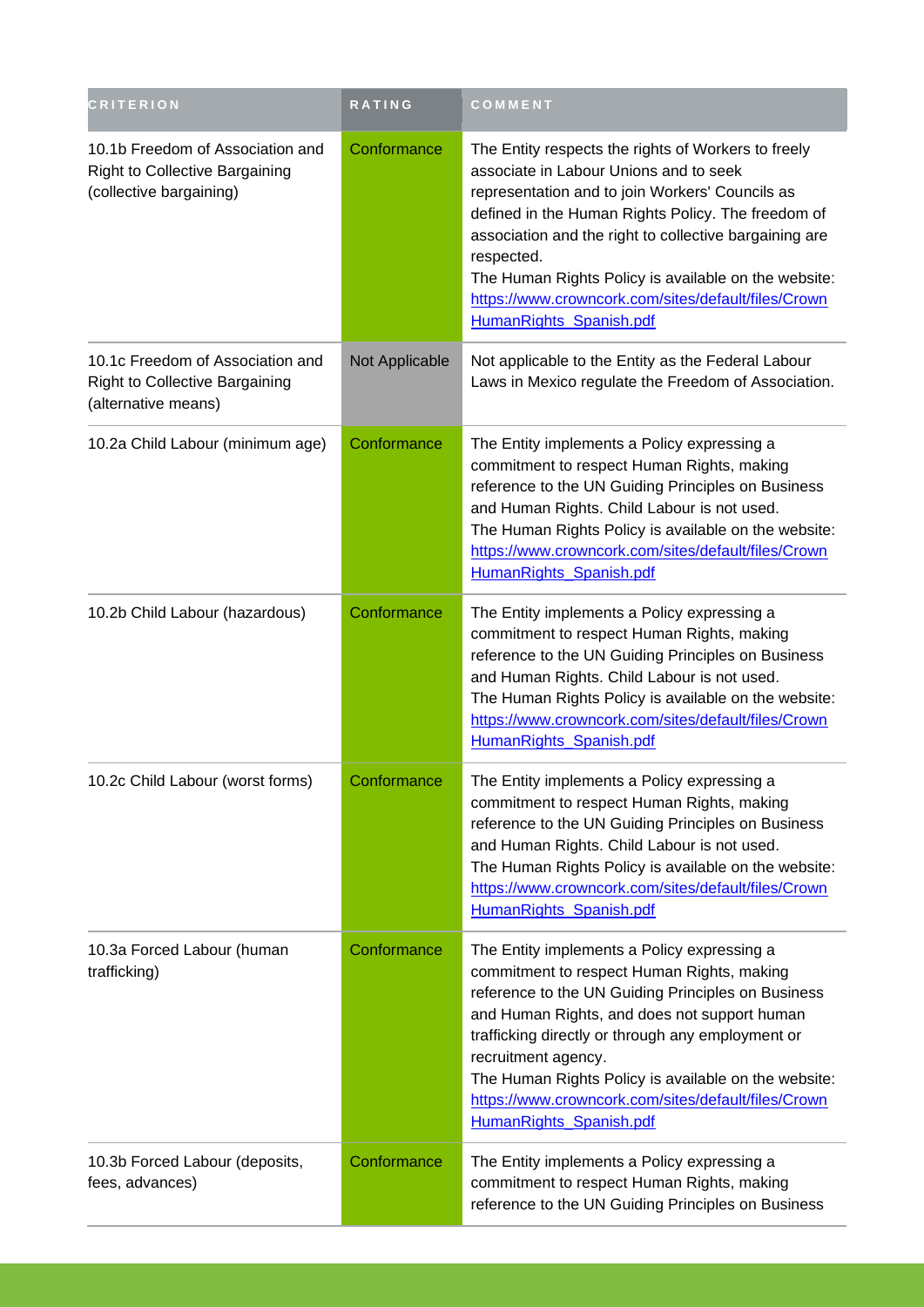| <b>CRITERION</b>                                                                | RATING      | COMMENT                                                                                                                                                                                                                                                                                                                                                                                                                                         |
|---------------------------------------------------------------------------------|-------------|-------------------------------------------------------------------------------------------------------------------------------------------------------------------------------------------------------------------------------------------------------------------------------------------------------------------------------------------------------------------------------------------------------------------------------------------------|
|                                                                                 |             | and Human Rights, and does not support human<br>trafficking directly or through any employment or<br>recruitment agency.<br>The Human Rights Policy is available on the website:<br>https://www.crowncork.com/sites/default/files/Crown<br>HumanRights_Spanish.pdf                                                                                                                                                                              |
| 10.3c Forced Labour (migrant<br>workers)                                        | Conformance | The Entity implements a Policy expressing a<br>commitment to respect Human Rights, making<br>reference to the UN Guiding Principles on Business<br>and Human Rights. Forced Labour is not used, and<br>does not require Migrant Workers to make deposits<br>or deposit payments at any time,<br>The Human Rights Policy is available on the website:<br>https://www.crowncork.com/sites/default/files/Crown<br>HumanRights Spanish.pdf          |
| 10.3d Forced Labour (debt<br>bondage)                                           | Conformance | The Entity implements a Policy expressing a<br>commitment to respect Human Rights, making<br>reference to the UN Guiding Principles on Business<br>and Human Rights, and does not keep Workers in<br>debt bondage or forces them to work to pay off a<br>debt.<br>The Human Rights Policy is available on the website:<br>https://www.crowncork.com/sites/default/files/Crown<br>HumanRights_Spanish.pdf                                        |
| 10.3e Forced Labour (freedom of<br>movement)                                    | Conformance | The Entity implements a Policy expressing a<br>commitment to respect Human Rights, making<br>reference to the UN Guiding Principles on Business<br>and Human Rights, and does not unjustifiably<br>restricts Workers' freedom of movement in the<br>workplace or in on-site housing.<br>The Human Rights Policy is available on the website:<br>https://www.crowncork.com/sites/default/files/Crown<br>HumanRights Spanish.pdf                  |
| 10.3f Forced Labour (retention of<br>identity papers, permits,<br>certificates) | Conformance | The Entity implements a Policy expressing a<br>commitment to respect Human Rights, making<br>reference to the UN Guiding Principles on Business<br>and Human Rights, and does not keep original<br>copies of Workers' identity documents, work permits,<br>travel documents or training certificates.<br>The Human Rights Policy is available on the website:<br>https://www.crowncork.com/sites/default/files/Crown<br>HumanRights_Spanish.pdf |
| 10.3g Forced Labour (freedom to<br>terminate employment)                        | Conformance | The Entity implements a Policy expressing a<br>commitment to respect Human Rights, making<br>reference to the UN Guiding Principles on Business<br>and Human Rights, and does not deny Workers the                                                                                                                                                                                                                                              |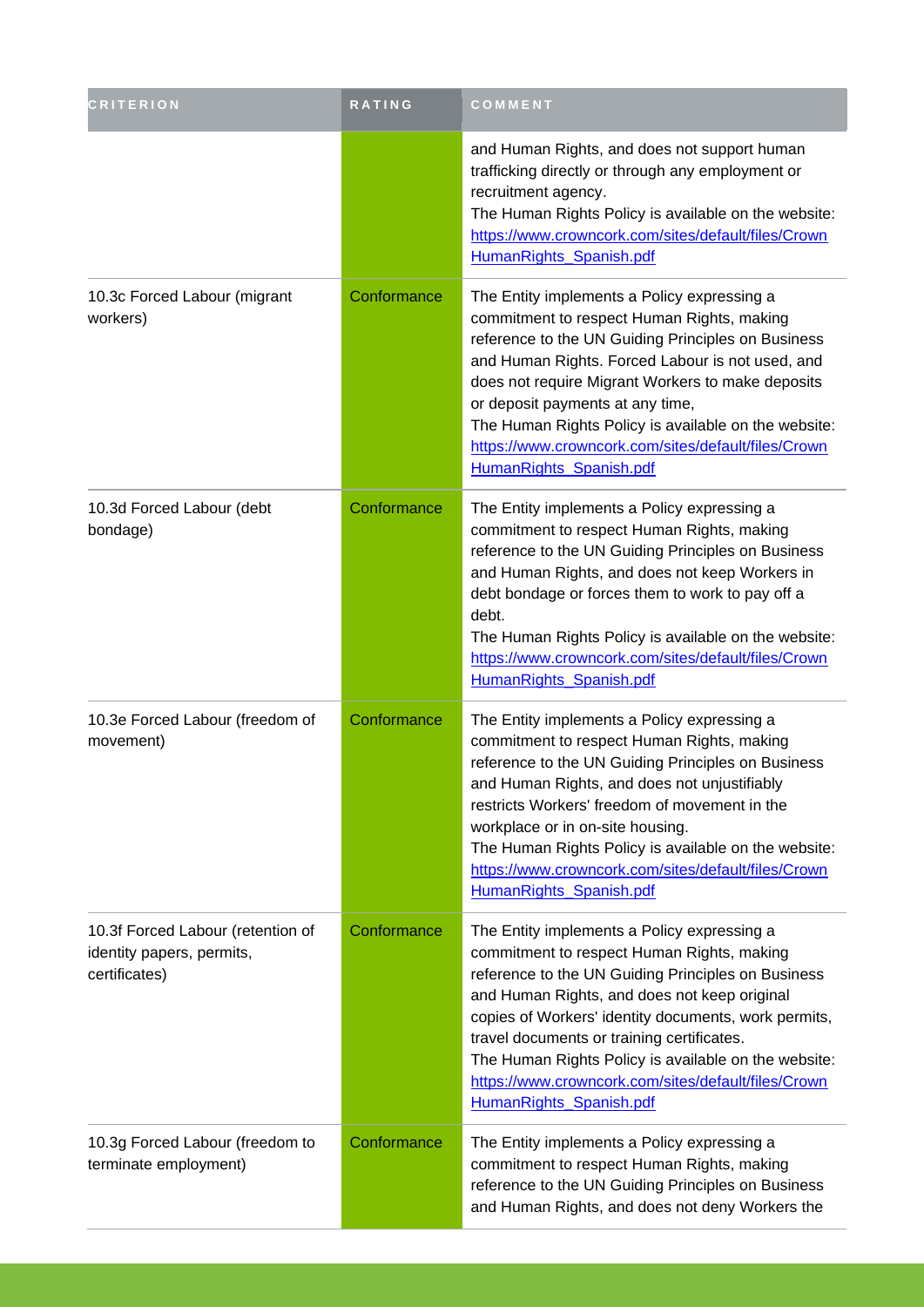| <b>CRITERION</b>                     | <b>RATING</b> | COMMENT                                                                                                                                                                                                                                                                                                                                                                                                                                                                                                                                                                                                                                                   |
|--------------------------------------|---------------|-----------------------------------------------------------------------------------------------------------------------------------------------------------------------------------------------------------------------------------------------------------------------------------------------------------------------------------------------------------------------------------------------------------------------------------------------------------------------------------------------------------------------------------------------------------------------------------------------------------------------------------------------------------|
|                                      |               | freedom to terminate their employment contract at<br>any time, without penalty, upon notice within a<br>reasonable period.<br>The Human Rights Policy is available on the website:<br>https://www.crowncork.com/sites/default/files/Crown<br>HumanRights_Spanish.pdf                                                                                                                                                                                                                                                                                                                                                                                      |
| 10.4 Non-Discrimination              | Conformance   | The Entity implements a Policy that expresses the<br>commitment to respect Human Rights and does not<br>engage or support Discrimination in the hiring, salary,<br>promotion, training, promotion opportunities or<br>termination of any Workers based on gender, race,<br>national origin or social, religion, disability, political<br>affiliation, sexual orientation, marital status, family<br>responsibilities, age or any other condition that may<br>give rise to discrimination.<br>The Human Rights Policy is available on the website:<br>https://www.crowncork.com/sites/default/files/Crown<br>HumanRights_Spanish.pdf                       |
| 10.5 Communication and<br>engagement | Conformance   | The Entity ensures open communication and direct<br>involvement with Workers and their representatives<br>in relation to working conditions and resolution of<br>work and compensation issues, without threat of<br>reprisal, intimidation or harassment. Human Rights<br>are preserved in the workplace. Workers can use the<br>complaints channel for complaints and claims.<br>For more information access the following links:<br>https://www.crowncork.com/investors/corporate-<br>governance/human-rights-policy<br>https://www.crowncork.com/investors/corporate-<br>governance/toll-free-reporting-line                                           |
| 10.6 Disciplinary practices          | Conformance   | The Entity implements a Policy that expresses the<br>commitment to respect Human Rights and does not<br>engage in or condone the use of corporal<br>punishment, mental or physical coercion, harassment<br>and gender-based violence, including sexual<br>harassment or verbal abuse of Workers. Human<br>Rights are preserved in the workplace. Workers can<br>use the complaints channel for complaints and<br>claims.<br>For more information access the following links:<br>https://www.crowncork.com/investors/corporate-<br>governance/human-rights-policy<br>https://www.crowncork.com/investors/corporate-<br>governance/toll-free-reporting-line |
| 10.7a Remuneration (living wage)     | Conformance   | The Entity respects Workers' rights to a minimum<br>wage and guarantees that wages are paid for a<br>working day as determined by local law and Workers                                                                                                                                                                                                                                                                                                                                                                                                                                                                                                   |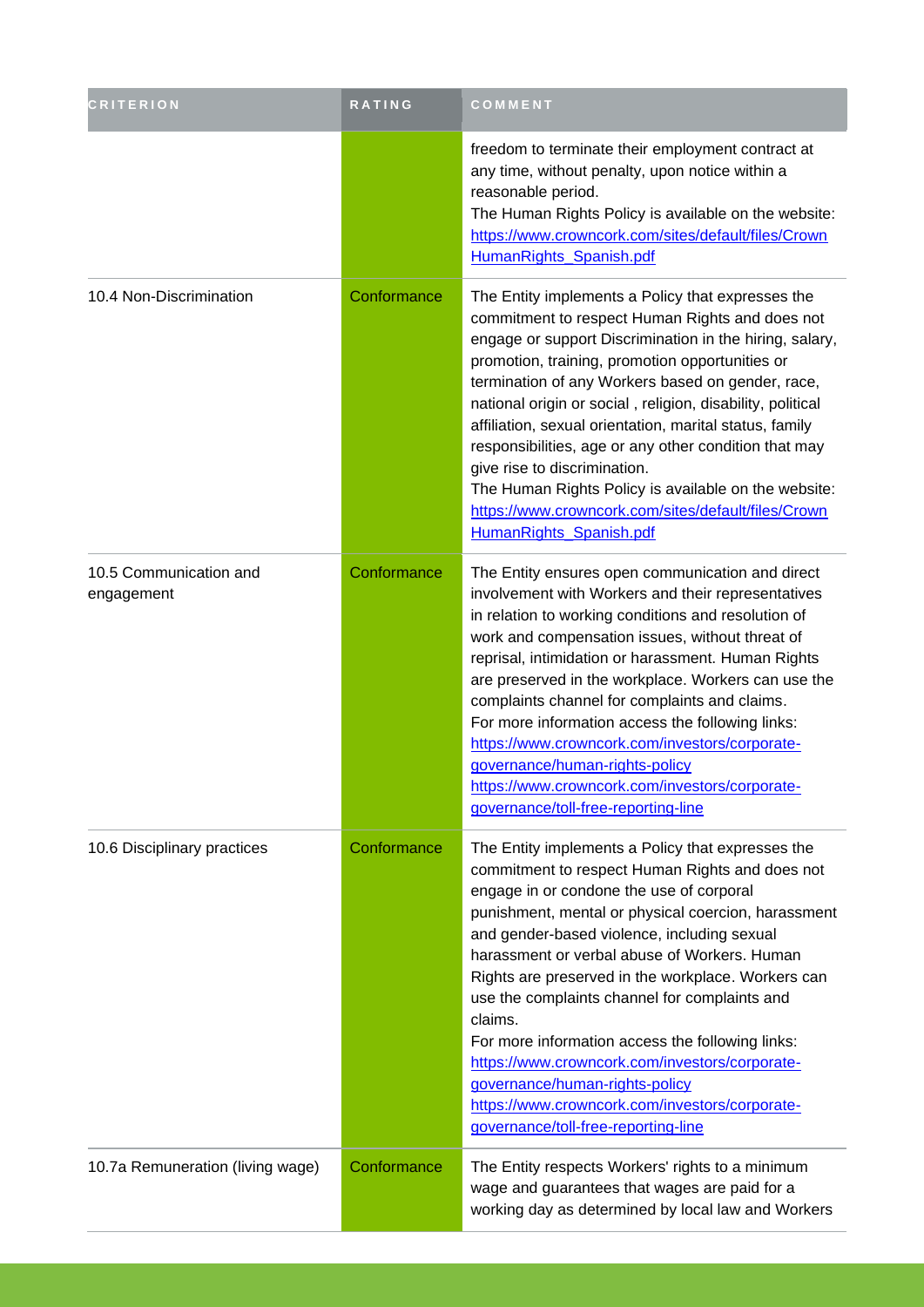| <b>CRITERION</b>                                                                        | RATING      | COMMENT                                                                                                                                                                                                                                                                                                                                                                                                                                                                                                               |
|-----------------------------------------------------------------------------------------|-------------|-----------------------------------------------------------------------------------------------------------------------------------------------------------------------------------------------------------------------------------------------------------------------------------------------------------------------------------------------------------------------------------------------------------------------------------------------------------------------------------------------------------------------|
|                                                                                         |             | are paid the wages agreed to within individual<br>employment contracts. The Entity provides Workers<br>with statements of working hours and statements of<br>payment calculations.                                                                                                                                                                                                                                                                                                                                    |
| 10.7b Remuneration (method of<br>payment)                                               | Conformance | The Entity respects Workers' rights to a minimum<br>wage and guarantees that wages are paid for a<br>working day as determined by local law and Workers<br>are paid the wages agreed to within individual<br>employment contracts. The Entity provides Workers<br>with statements of working hours and statements of<br>payment calculations.                                                                                                                                                                         |
| 10.8 Working Time                                                                       | Conformance | The Entity respects Workers' rights to a minimum<br>wage and guarantees that wages are paid for a<br>working day as determined by local law and Workers<br>are paid the wages agreed to within individual<br>employment contracts. The Entity provides Workers<br>with statements of working hours and statements of<br>payment calculations.                                                                                                                                                                         |
| PRINCIPLE 11 OCCUPATIONAL HEALTH AND SAFETY                                             |             |                                                                                                                                                                                                                                                                                                                                                                                                                                                                                                                       |
| 11.1a Occupational Health and<br>Safety (OH&S) Policy (policy)                          | Conformance | The Entity is ISO 45001 certified, with the exception<br>of the Crown Latas Monterrey production facility,<br>which has an Integrated System Policy, approved by<br>Senior Management and available in the Internal<br>System, on management boards at the facility and<br>for external stakeholders on the Entity's website:<br>https://www.crowncork.com/sites/default/files/EHSPol<br>icy 2021 English Signed.pdf                                                                                                  |
| 11.1b Occupational Health and<br>Safety (OH&S) Policy (workers and<br>visitors)         | Conformance | The Entity is ISO 45001 certified, with the exception<br>of the Crown Latas Monterrey production facility,<br>which has an Integrated System Policy, approved by<br>Senior Management and available in the Internal<br>System, on management boards at the facility and<br>for external stakeholders on the Entity's website:<br>https://www.crowncork.com/sites/default/files/EHSPol<br>icy_2021_English_Signed.pdf                                                                                                  |
| 11.1c Occupational Health and<br>Safety (OH&S) Policy (applicable<br>law and standards) | Conformance | The Entity is ISO 45001 certified, with the exception<br>of the Crown Latas Monterrey production facility,<br>which has an Integrated System Policy according to<br>international standards and ILO Conventions on<br>Occupational Health and Safety, approved by Senior<br>Management and available in the Internal System, on<br>management boards at the facility and for external<br>stakeholders on the Entity's website:<br>https://www.crowncork.com/sites/default/files/EHSPol<br>icy_2021_English_Signed.pdf |